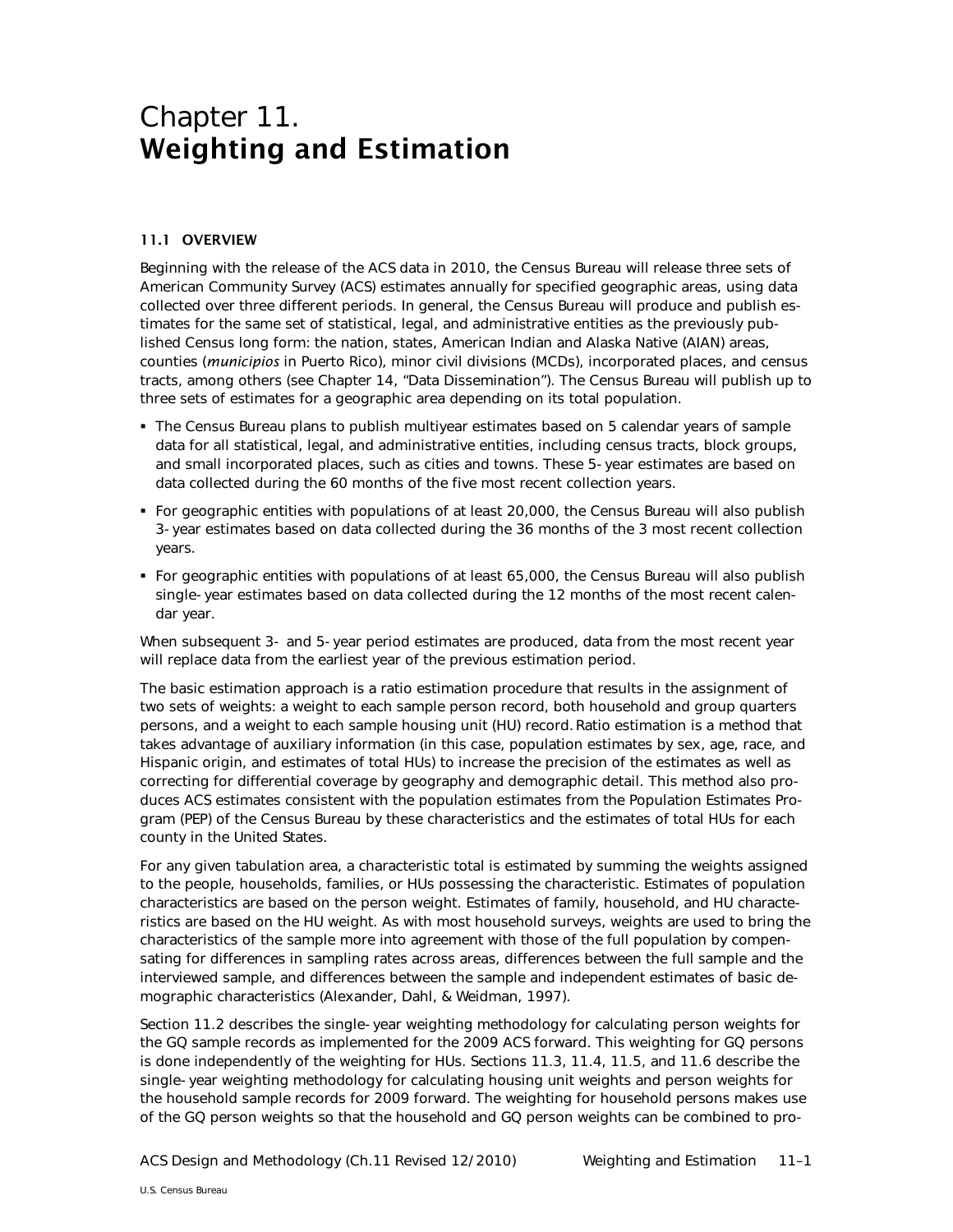duce estimates of the total population. While the methodology for the multiyear weighting is largely the same as the single-year weighting methodology, Section [11.7](#page-14-0) outlines where the 3 year and 5-year weighting methodology differs from the single-year methodology.

# <span id="page-1-0"></span>11.2 ACS GROUP QUARTERS PERSON WEIGHTING

Since the 2006 data collection year, estimates from the ACS have included data from both people living in both HUs and GQs. The weighting of GQ persons is performed in three major steps. The first step calculates the sampling base weights which include adjustments for subsampling that occurs at the time of interview. The second step adjusts the interviewed person records for nonresponse. The third step adjusts the person weights so that the weighted estimates conform to estimates from the Population Estimate Program (PEP) at the state by major GQ type group level. The basic weighting area used for the GQ weighting is the state. Additional information can be found in the detailed computer specifications for the GQ weighting (Castro, 2010).

# Sampling Weight

The sampling of GQ persons has two phases—the initial sampling of hits and the subsampling of GQ persons associated with those hits (see Chapter 4, "Sample Design and Selection", for more details). The initial sampling of GQ persons has a uniform state sampling rate that varies from 2.5 to 7.11 percent. Thus, the initial base weight (*BW*) for all GQ persons, equal to the inverse of the sampling rate, ranges from 14.1 to 40. This initial weight reflects the sampling probability of the sample hit and the within-GQ sampling probability of the persons if the population of the GQ is equal to the expected value given on the frame. If the observed population is different from the expected value on the frame, then the within-GQ sampling rate will be adjusted to select the same number of sample persons and the weights need to be adjusted accordingly. This adjusted base weight is called the preliminary final base weight (*PFBW*).

The adjustment of the initial base weight (*BW*) for the subsampling that occurs at the time of interview depends on whether the GQ remains in the size stratum that it was initially assigned at the time of sampling based on the new observed population.

GQs in the small size stratum, those whose expected population are 15 or fewer, that remain in the small size stratum based on their observed population will keep their original base weight of 40 since a take-all procedure is used as long as the observed population is 15 or fewer. However, if the small GQ has an observed population of 16 or more, a subsampling procedure is performed to select 10 GQ residents to interview. The base weight in this case is adjusted by the take every necessary to select the 10 residents.

GQs in the large size stratum (those whose expected population are 16 or more) will have their base weight adjusted in all situations where the observed population differs from the expected population of the GQ. If the observed size of the large GQ is 10 or more, the base weight is adjusted by the ratio of the observed population to the expected population. If the observed size is fewer than 10 persons, then the base weight is adjusted by the fraction of 10 over the expected size. These adjustments to the initial base weight are summarized in Table 11.1.

| Table 11.1 Calculation of the preliminary final base weight (PFBW) |  |  |  |
|--------------------------------------------------------------------|--|--|--|
|                                                                    |  |  |  |

| Size stratum at  | Observed Population                    |                                                        |                                                          |  |
|------------------|----------------------------------------|--------------------------------------------------------|----------------------------------------------------------|--|
| time of sampling | Less than 10 persons                   | 11 to 15 persons                                       | 16 or more persons                                       |  |
| Small stratum    | ВW                                     | ВW                                                     | ВW<br>* (Observed population)<br>/ 10                    |  |
| Large stratum    | ВW<br>$*10$<br>/ (Expected Population) | ВW<br>* (Observed Population)<br>(Expected Population) | ВW<br>* (Observed Population)<br>/ (Expected Population) |  |

The final step in calculating the sampling weights is a weight trimming procedure. This procedure caps all preliminary final base weights at 350 and then spreads the excess weight via a ratio ad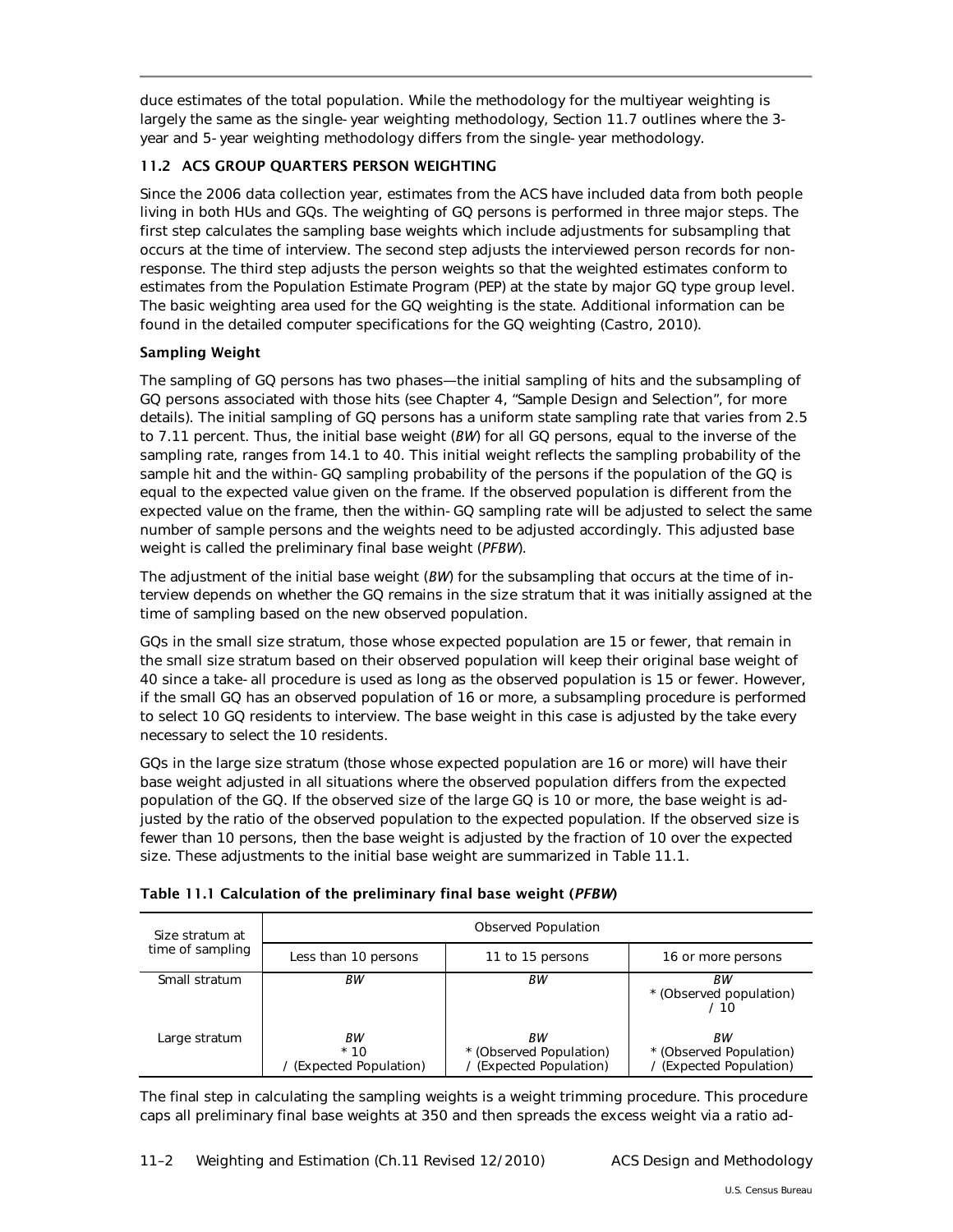justment to other GQ person interviews within the same state and major GQ type group. The type groups are defined in Table 11.2. The resulting weights after trimming are then defined as the final base weights (*FBW*) that include all sampling probabilities with the trimming applied.

| Major GQ<br>type group | Definition                        | Institutional/Noninstitutional |
|------------------------|-----------------------------------|--------------------------------|
|                        | Correctional institutions         | Institutional                  |
| 2                      | Juvenile Detention facilities     | Institutional                  |
| 3                      | Nursing homes                     | Institutional                  |
| 4                      | Other Long-Term Care facilities   | Institutional                  |
| 5                      | <b>College Dormitories</b>        | Noninstitutional               |
| 6                      | Military facilities               | Noninstitutional               |
|                        | Other Noninstitutional facilities | Noninstitutional               |

Table 11.2 Major GQ Type Groups

# Calculation of the GQ Noninterview Adjustment Factor

A noninterview adjustment factor is calculated to account for the eligible GQ residents who do not complete an interview. This occurs in a single step where the noninterview adjustment cells are defined, within state, by major GQ type group by county. If a cell contains fewer than 10 interviews and has any number of non-interviews or if the noninterview factor is greater than 2, then cells are collapsed across counties within the same major GQ type group in an attempt to preserve the state by type group weighted totals. If the new collapsed cell still fails one or both of the collapsing criteria, then it is collapsed to a subset of the type groups within the same institutional / non-institutional class as shown in Table 11.2. If needed, all cells with the same institutional / non-institutional class are collapsed together across all type groups in the class. If further collapsing is still required, then all cells within the state are collapsed together. In practice, these last two collapsings are rarely, if ever, used. The GQ Noninterview Adjustment Factor (*GQNIF*) for each eligible cell is then calculated:

GQNIF<sub>i</sub> = Total final GQ person sample base weights of interviewed and noninterviewed GQ persons ÷

Total final GQ person sample base weights of interviewed GQ persons

$$
= \frac{\sum_{j \ in \ Interviews_i} FBW_{ij} + \sum_{j \ in \ Noninterviews_i} FBW_{ij}}{\sum_{j \ in \ Interviews_i} FBW_{ij}}
$$

where

*FBWij* = Final GQ person sample base weight for the *j*th person within the *i*th adjustment cell

All interviewed GQ persons are adjusted by this noninterview factor. All noninterviews including those persons who were found to be out-of-scope are assigned a factor of 0.0. The computation of the weight after the noninterview adjustment factor is summarized in Table 11.3.

# Table 11.3 Computation of the Weight after the GQ Noninterview Adjustment Factor (*WGQNIF*)

| Interview Status                | $WGQNIF_{ii}$             |
|---------------------------------|---------------------------|
| Interviewed                     | $FBW_{ij} \times GQNIF_i$ |
| Noninterviewed and Out-of-scope |                           |

## Calculation of the GQ Person Post- Stratification Factor

The third and last step in the GQ person weighting process is to apply the GQ Person Post-Stratification Factor (*GQPPSF*). In 2004, a project (Weidman, Tsay, & Ikeda, 2007) was undertaken to research an adequate method for applying controls in the single-year weighting of both the household and GQ persons. The purpose of that research was to determine the best method to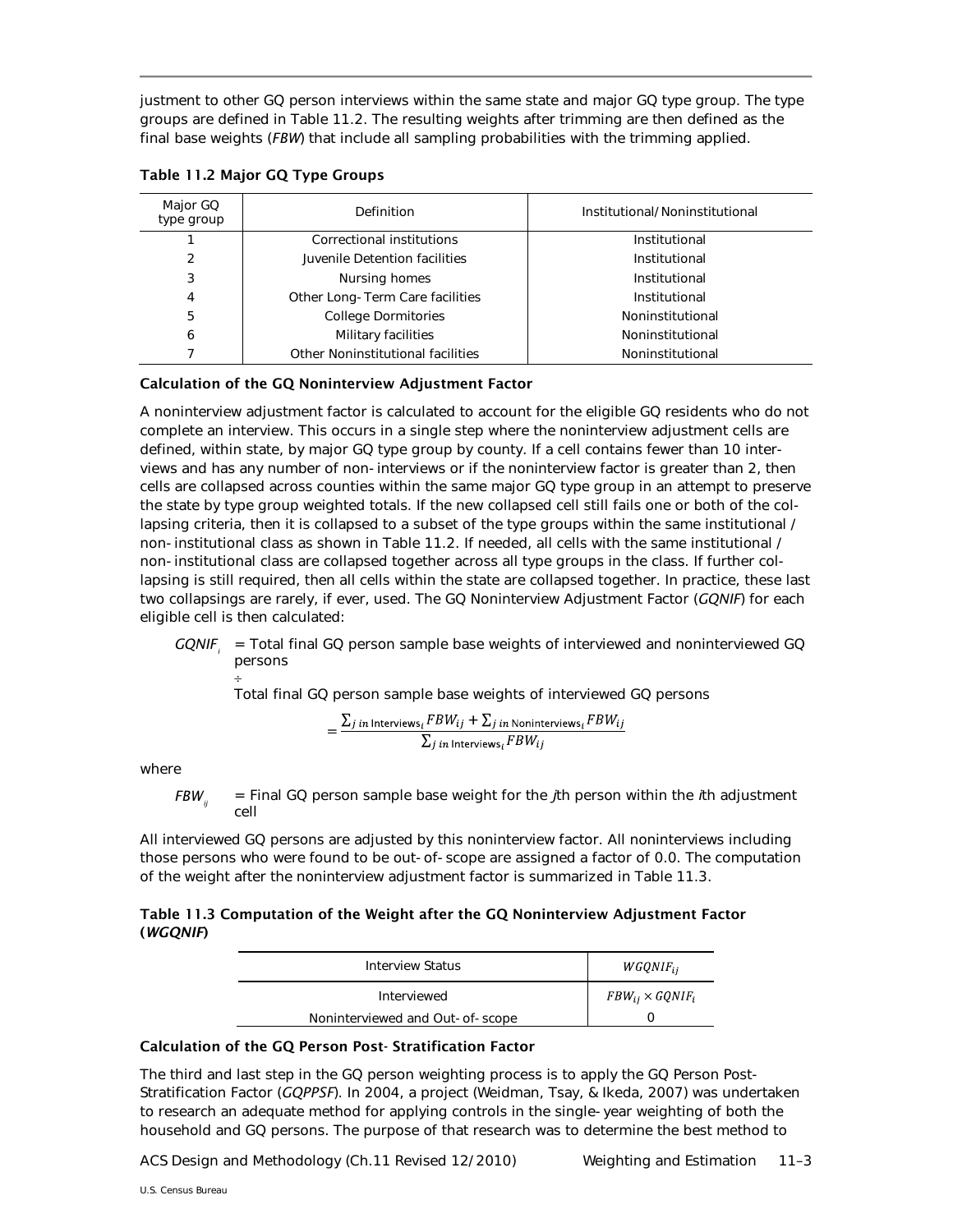achieve two goals: the primary goal, to produce accurate estimates for GQ characteristics at the state level, and the secondary goal, to produce reasonable estimates for the total population at the county level. The research compared four alternative options for controlling GQ persons, either separately or in combination with HU persons. The results showed that it is feasible to control the GQ data at the state level by major GQ type group and combine those results with the weighting of the household population by weighting area to produce adequate estimates of the total population for all levels of aggregation. The choice of this methodology is further supported by the nature of the PEP GQ population estimates which are updated and maintained by major GQ type group.

The post-stratification cells are defined by state by major GQ type group and all sample interview persons are placed in their appropriate cells. If a cell contains fewer than 10 GQ persons or the ratio of the PEP population estimate to the ACS estimate calculated using the *WGQNIF* weight is outside of the interval 1/3.5 to 3.5, then the cell is collapsed to a subset of the type groups within the same institutional / non-institutional class as was done for the noninterview adjustment collapsing. If the new cell fails one or both criteria, then all cells within the same institutional / noninstitutional class are collapsed together. If further collapsing is required, then all cells within the state are collapsed together. In practice, most cells pass the criterion with either no collapsing or collapsing to a subset of the type groups within the same institutional / non-institutional class. The GQ Person Post-Stratification Factor (*GQPPSF*) for each eligible cell is then calculated:

 $GQPPSF_i = PEP GO population estimate$ 

÷ Total adjusted GQ person weight after the noninterview adjustment for all interviewed persons

$$
= \frac{GQPOP_i}{\sum_{j \in Interviews_i} WGQNIF_{ij}}
$$

where

 $GQPOP_i$  = PEP GQ population estimate housing unit estimate for the *i*th adjustment cell.

Multiplying the *GQPPSF* by the weighting after the GQ noninterview adjustments, *WGQNIF*, results in the final unrounded GQ person weight, *WGQPPSF*. These weights are then rounded to form the final GQ person weights.

# <span id="page-3-0"></span>11.3 ACS HOUSING UNIT WEIGHTING—OVERVIEW

The single-year weighting is implemented in three stages. In the first stage, weights are computed to account for differential selection probabilities based on the sampling rates used to select the HU sample. In the second stage, weights of responding HUs are adjusted to account for nonresponding HUs. In the third stage, weights are controlled so that the weighted estimates of HUs and persons by age, sex, race, and Hispanic origin conform to estimates from the PEP of the Census Bureau at a specific point in time. The estimation methodology is implemented by "weighting area," either a county or a group of less populous counties.

## <span id="page-3-1"></span>11.4 ACS HOUSING UNIT WEIGHTING—PROBABILITY OF SELECTION

The first stage of weighting involves two steps. In the first step, each HU is assigned a basic sampling weight that accounts for the sampling probabilities in both the first and second phases of sample selection. Chapter 4 provides more details on the sampling. In the second step, these sampling weights are adjusted to reduce variability in the monthly weighted totals.

## Sampling Weight

The first step is to compute the basic sampling weight for the HU based on the inverse of the probability of selection. This sampling weight is computed as a multiplication of the base weight (*BW*) and a CAPI subsampling factor (*SSF*). The base weight *BW* for an HU is calculated as the inverse of the final overall first-phase sampling rate which ranges from 0.735 times the base rate (which varies annually and is slightly less than 2 percent) to 10 percent. HUs sent to CAPI are eligible to be subsampled (second-phase sampling) at rates ranging from 1-in-3 to 2-in-3 (see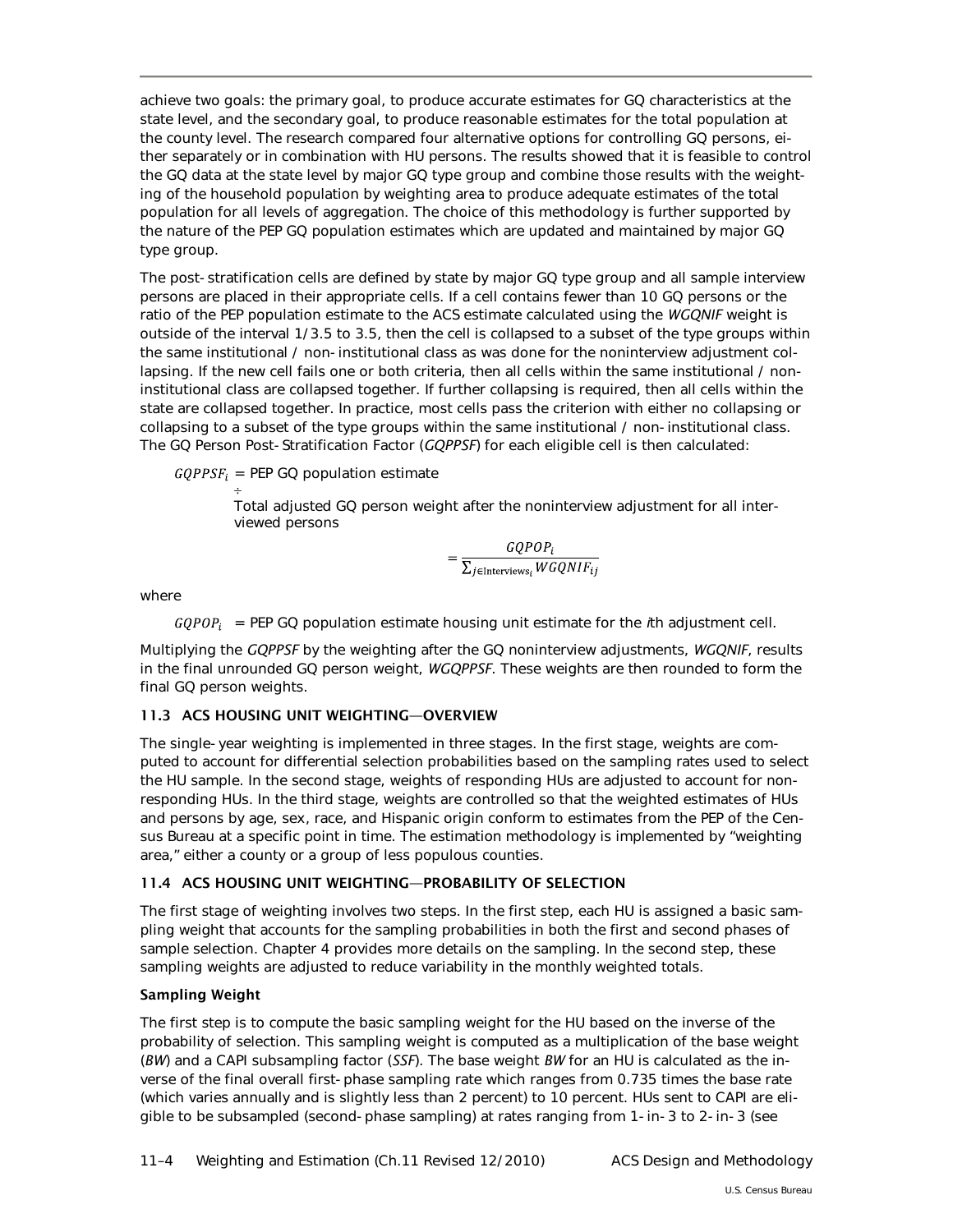Chapter 4 for further details). Those selected for the CAPI subsample, and for which no late mail return is received in the CAPI month, are assigned a CAPI *SSF* equal to the inverse of their (second-phase) subsampling rate. Those not selected for the CAPI subsample receive a factor of 0.0. HUs for which a completed mail return is received, regardless if it was eligible for CAPI, or a CATI interview is completed receive a CAPI *SSF* of 1.0. The CAPI *SSF* is then used to calculate a new weight for every HU, the weight after CAPI subsampling factor (*WSSF*). It is equal to the base weight times the CAPI subsampling factor. After each of the subsequent weighting steps, with one exception that will be noted, a new weight is calculated as the product of the new factor and the weight following the previous step. Table 11.4 summarizes the computation of the *WSSF* by weighting step and the sample disposition of housing unit. Additional information can be found in the detailed computer specifications for the HU weighting (Albright, 2010).

|                                                                 | Sample Disposition                  |                                     |                                                                                       |                                     |                                                       |
|-----------------------------------------------------------------|-------------------------------------|-------------------------------------|---------------------------------------------------------------------------------------|-------------------------------------|-------------------------------------------------------|
| Weighting step                                                  |                                     | Mail respondent CATI respondent     | CAPI sampled<br>units                                                                 | CAPI non-<br>sampled units          | CAPI eligible, but<br>then becomes<br>mail respondent |
| Base Weight (BW)                                                | $1 \div$ (overall<br>sampling rate) | $1 \div$ (overall<br>sampling rate) | $1 \div$ (overall<br>sampling rate)                                                   | $1 \div$ (overall<br>sampling rate) | $1 \div$ (overall<br>sampling rate)                   |
| CAPI subsampling<br>Factor (SSF)                                |                                     |                                     | $1 \div (CAPI sub-$<br>sampling rate)                                                 | 0                                   |                                                       |
| Weight after sub-<br>sampling factor<br>(WSSF)= $BW \times SSF$ | 1 ÷ (overall<br>sampling rate)      | $1 \div$ (overall<br>sampling rate) | $1 \div$ (overall<br>sampling rate) $\times$<br>$1 \div (CAPI sub-$<br>sampling rate) | 0                                   | $1 \div$ (overall<br>sampling rate)                   |

Table 11.4 Computation of the Weight after CAPI Subsampling Factor (*WSSF*)

## Variation in the Monthly Sample Factor

The goal of ACS estimation is to represent the characteristics of a geographic area across the specified period. For single-year estimates, this period is 12 months, and for 3- and 5-year estimates, it is 36 and 60 months, respectively. The annual sample is allocated into 12 monthly samples. The monthly sample becomes a basis for the operations of the ACS data collection, preparation, and processing, including weighting and estimation.

The data for HUs assigned to any sample month can be collected at any time during a 3-month period. For example, the households in the January sample month can have their data collected in January, February, or March. Each HU in a sample belongs to a tabulation month (the month the interview is completed). This is either the month the processing center checked in the completed mail questionnaire or the month the interview is completed by CATI or CAPI.

Because of seasonal variations in response patterns, the number of HUs in tabulation months may vary, thereby over-representing some months and under-representing other months in the single- and multiyear estimates. For this reason, an even distribution of HU weights by month is desirable. To smooth out the total weight for all sample months, a variation in monthly response factor (*VMS*) is calculated for each month as:

 $VMS_i$ = Total sample base weights of all HUs in that sample month

÷ Total adjusted weight after CAPI subsampling factor of all HUs interviewed in that sample month

$$
= \frac{\sum_{j \in \text{Month}_i} BW_{ij}}{\sum_{i \in \text{Month}_i} WSSF_{ii}}
$$

where

- = base weight for *j*th sampled HU within the *i*th month,  $BW_{ii}$
- $WSSF_{ij}$  = adjusted HU weight after the CAPI subsampling factor for *j*th interviewed HU within the *i*th month*.*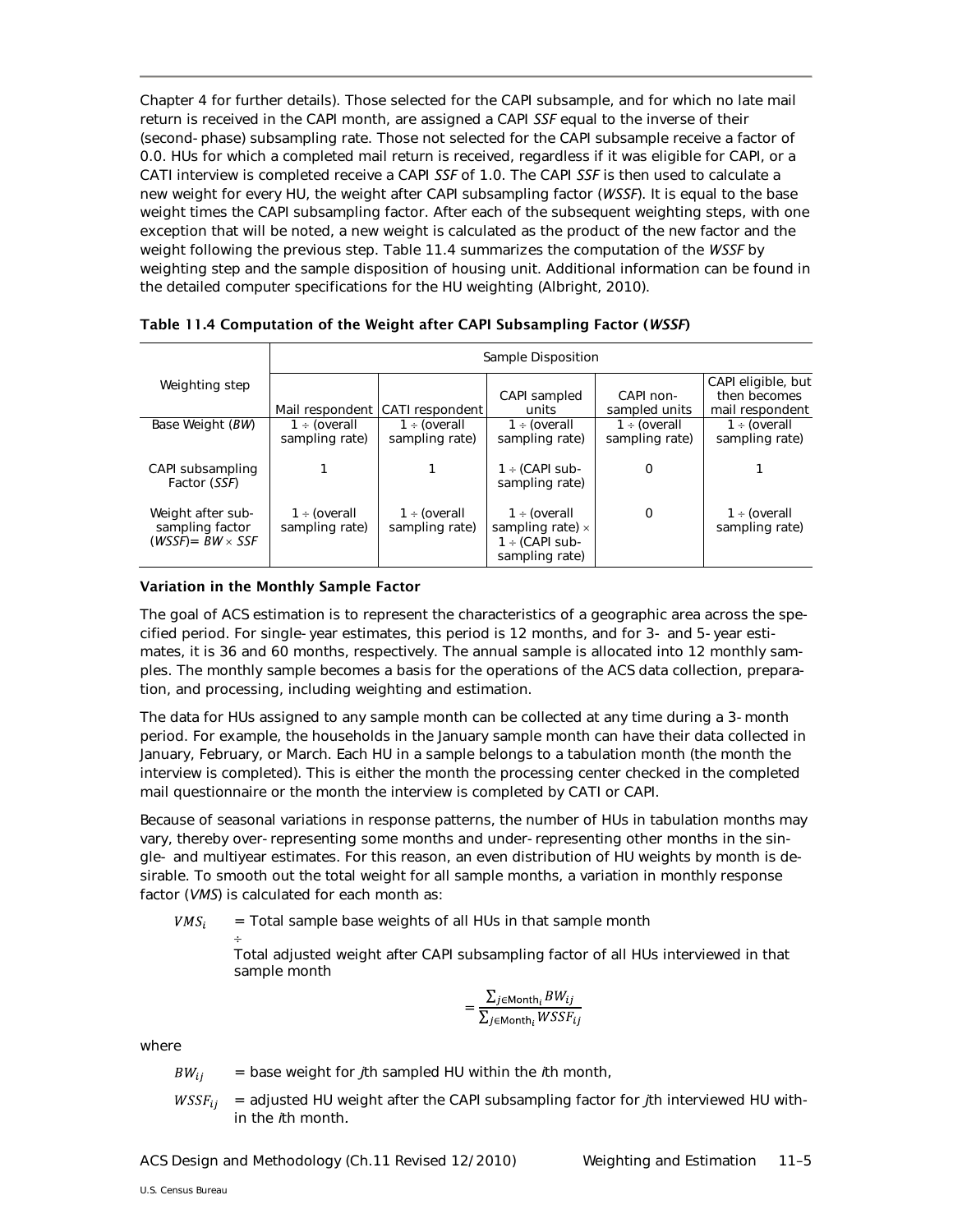This adjustment factor is computed within each of the 2,005 ACS single-year weighting areas (either a county or a group of less populous counties). The index for weighting area is suppressed in this and all other formulas for weighting adjustment factors.

Table 11.5 illustrates the computation of the *VMS* adjustment factor within a particular county. In this example, the total base weight (*BW*) for each month is 100 (as shown on line 1 of this table). The total weight (*WSSF*) across modes within each month varies from 90 to 115 (as shown on line 5). The *VMS* factors are then computed by month as the ratio of the total *BW* to the total *WSSF* (as shown in line 6).

|                                                                |                    |                    | Month              |                    |                    |
|----------------------------------------------------------------|--------------------|--------------------|--------------------|--------------------|--------------------|
|                                                                | March              | April              | May                | June               | July               |
| Line 1: Total base weight $(BW)$<br>across released<br>samples | 100                | 100                | 100                | 100                | 100                |
| Total weight after CAPI<br>subsampling (WSSF) by<br>mode:      |                    |                    |                    |                    |                    |
| Line 2: (a) Mail                                               | 55<br>(Mar sample) | 45<br>(Apr sample) | 40<br>(May sample) | 45<br>(Jun sample) | 50<br>(Jul sample) |
| Line $3:$ (b) CATI                                             | 30<br>(Feb sample) | 25<br>(Mar sample) | 30<br>(Apr sample) | 30<br>(May sample) | 25<br>(Jun sample) |
| Line $4: (c)$ CAPI                                             | 30<br>(Jan sample) | 25<br>(Feb sample) | 20<br>(Mar sample) | 25<br>(Apr sample) | 30<br>(May Sample) |
| Line 5: Total weight WSSF<br>$across$ modes $(a + b + c)$      | 115                | 95                 | 90                 | 100                | 105                |
| Line 6: VMS Adjustment<br>Factor                               | $100 \div 115$     | $100 \div 95$      | $100 \div 90$      | $100 \div 100$     | $100 \div 105$     |

# Table 11.5 Example of Computation of *VMS*

The adjusted weights after the variation of monthly response adjustment (*WVMS*) are a product of the weights after CAPI subsampling factor (*WSSF*) and the variation of monthly response factor (*VMS*). When the *VMS* factor is applied, the total *VMS* weights (*WVMS*) across all HUs tabulated in a sample month will be equal to the total base weight of all HUs selected in that month's sample. The result is that each month contributes approximately 1/12 to the total single-year estimates. In other words, the single-year estimates of ACS characteristics are a 12-month average without over- or under-representing any single month due to variation in monthly response. Analogously, each month contributes approximately 1/36 and 1/60 to the 3- and 5-year estimates, respectively.

# <span id="page-5-0"></span>11.5 ACS HOUSING UNIT WEIGHTING—NONINTERVIEW ADJUSTMENT

The noninterview adjustment uses three factors to account for sample HUs for which an interview is not completed. During data collection, nothing new is learned about the HU or person characteristics of noninterviewed HUs, so only characteristics known at the time of sampling can be used in adjusting for them. In other surveys and censuses, characteristics that have been shown to be related to HU response include census tract, building type (single- versus multi-unit structure), and month of data collection (Weidman, Alexander, Diffendal, & Love, 1995). Within counties, if a sufficient number of sample HUs were available to fill the cells of a three-way cross-classification table formed by these variables, we could simultaneously adjust for these three factors. There are more than 65,000 tracts, however, so there would not be enough sample for even the two-way cross-classification of tract by month of data collection. As a result, the noninterview adjustment is carried out in two steps—one based on building type and census tract, and one based on building type and tabulation month. Once these steps are completed and the factors are applied, the sum of the weights of the interviewed HUs will equal the sum of the VMS weights of the interviewed plus noninterviewed HUs.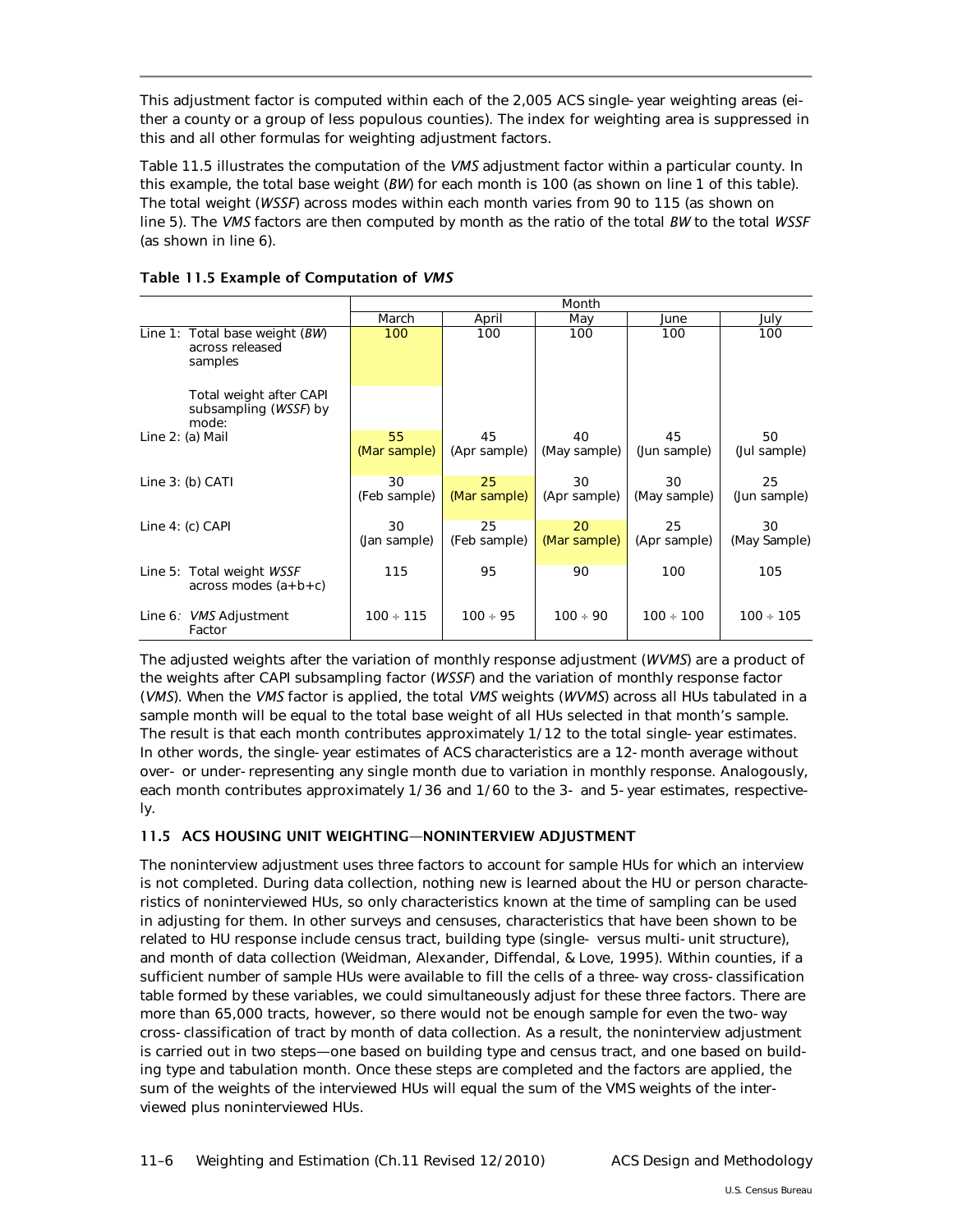Note that vacant units and ineligible units such as deletes are excluded from the noninterview adjustment.[1](#page-6-0) The weight corresponding to these HUs remains unchanged during this stage of the weighting process since it is assumed that all vacant units and deletes are properly identified in the field and therefore are not eligible for the noninterview adjustment. The weighting adjustment is carried out only for the occupied, temporarily occupied (those HUs which are occupied but whose occupants do not meet the ACS residency criteria), and noninterviewed HUs. After completion of the adjustment to the weights of the interviewed HUs, the noninterviewed HUs can be dropped from subsequent weighting steps; their assigned weights will be equal to 0.

The noninterview adjustment steps are applied to all HUs interviewed by any mode––mail, CATI, or CAPI. However, nearly all noninterviewed HUs belong to the CAPI sample, so characteristics of CAPI nonrespondents may be closer to those of CAPI respondents than to mail and CATI respondents. To account for this possible mode-related noninterview bias, a mode noninterview adjustment factor is computed after the two previously mentioned noninterview adjustment steps.

#### Calculation of the First Noninterview Adjustment Factor

In this step, all HUs are placed into adjustment cells based on the cross-classification of building type (single- versus multi-unit structures) and census tract. If a cell contains fewer than 10 interviewed HUs, it is collapsed with an adjoining tract until the collapsed cell meets the minimum size of 10.[2](#page-6-0) Cells with no noninterviews are not collapsed, regardless of size, unless they are forced to collapse with a neighboring cell that fails the size criterion. The first noninterview adjustment factor (*NIF1*) for each eligible cell is:

= Total HU weight after variation in monthly response factor of interviewed occupied  $NIF1$ and temporarily occupied HUs and noninterviewed HUs

÷ Total HU weight after variation in monthly response factor of interviewed occupied and temporarily occupied HUs

$$
= \frac{\sum_{j \in Interviews_i} WVMS_{ij} + \sum_{j \in Noninterviews_i} WVMS_{ij}}{\sum_{j \in Interviews_i} WVMS_{ij}}
$$

where

 $WVMS_{ii}$  = Adjusted HU weight after the variation in monthly response adjustment for the *j*th HU within the *i*th adjustment cell

All occupied and temporarily occupied interviewed HUs are adjusted by this first noninterview factor. Vacant and deleted HUs are assigned a factor of 1.0, and noninterviews are assigned a factor of 0.0. The computation of the weight after the first noninterview adjustment factor is summarized in Table 11.6 below.

<span id="page-6-0"></span>I 1 Deletes or out-of-scope addresses fall into three categories: (1) addresses of living quarters that have been demolished, condemned, or are uninhabitable because they are open to the elements; (2) addresses that do not exist; and (3) addresses that identify commercial establishments, units being used permanently for storage, or living arrangements known as group quarters.

<sup>2</sup> Data are sorted by the weighting area, building type, and tract. Within a building type, a tract that has 10 or more responses is put in its own tract. A tract that has no nonresponses and some responses (even though the total is fewer than 10) is put in its own tract. A tract that has nonresponses and fewer than 10 responses is collapsed with the next tract. If the final tract needs to be collapsed, it is collapsed with the previous tract.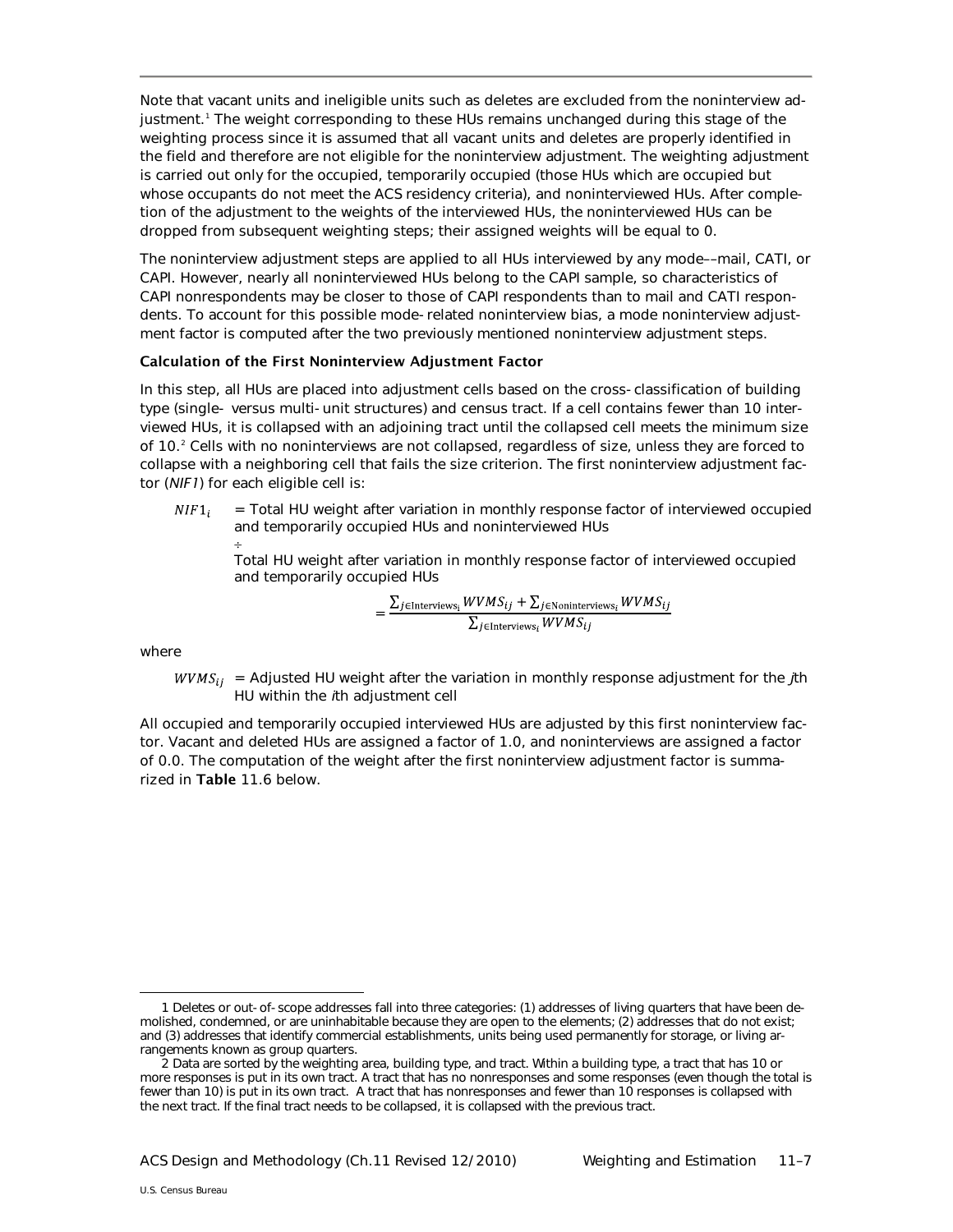Table 11.6 Computation of the Weight After the First Noninterview Adjustment (*WNIF1*)

| Interview status                       | $WNIF2_{ii}$              |
|----------------------------------------|---------------------------|
| Occupied or temporarily<br>occupied HU | $WVMS_{ij} \times NIF2_i$ |
| Vacant or deleted HU                   | $WVMS_{ii}$               |
| Noninterviewed HU                      |                           |

where

 $WNIF1_{ii}$  = Adjusted HU weight after the first noninterview adjustment factor for the *j*th HU within the *i*th adjustment cell

#### Calculation of the Second Noninterview Adjustment Factor

The next step is the second noninterview adjustment. In this step, all HUs are placed into adjustment cells based on the cross-classification of building type and tabulation month. If a cell contains fewer than 10 interviewed HUs, it is collapsed with an adjoining tabulation month until the  $\,$  collapsed cell has at least 10 interviewed HUs. $^3$  $^3$  Cells with no noninterviews are not collapsed, regardless of size, unless they are forced to collapse with a neighboring cell that fails the size criterion. The second noninterview factor (*NIF2*) for each eligible cell is:

= Total HU weight after variation in monthly response factor of interviewed occupied  $NIF2_i$ and temporarily occupied HUs and noninterviewed HUs

÷ Total HU weight after first noninterview factor of interviewed occupied and temporarily occupied HUs

$$
= \frac{\sum_{j \in Interviews_i} WVMS_{ij} + \sum_{j \in Noninterviews_i} WVMS_{ij}}{\sum_{j \in Interviews_i} WNIF1_{ij}}
$$

*NIF1* weights for all occupied and temporarily occupied interviewed HUs are adjusted by this second noninterview factor. Vacant and deleted HUs are given a factor of 1.0, and noninterviews are assigned a factor of 0.0. The computation of the weight after the second noninterview adjustment factor is summarized in Table 11.7.

| Table 11.7 Compuation of the Weight After the Second Noninterview Adjustment Factor |  |
|-------------------------------------------------------------------------------------|--|
| (WNIF2)                                                                             |  |

| Interview status                       | $WNIF2_{ii}$               |
|----------------------------------------|----------------------------|
| Occupied or temporarily<br>occupied HU | $WNIF1_{ii} \times NIF2_i$ |
| Vacant or deleted HU                   | $WNIF1_{ii}$               |
| Noninterviewed HU                      |                            |

where

 $WNIF2_{ij}$  = Adjusted HU weight after the second noninterview adjustment for the *j*th HU within the *i*th adjustment cell.

<span id="page-7-0"></span><sup>&</sup>lt;sup>3</sup> Data are sorted by the weighting area, building type, and tabulation month. Within a building type, a tabulation month that has 10 or more responses is put in its own month. A tabulation month that has no nonresponses and some responses (even though the total is fewer than 10) is put in its own month. A tabulation month that has nonresponses and fewer than 10 responses is collapsed with the next month. If the final tabulation month needs to be collapsed, it is collapsed with the previous month.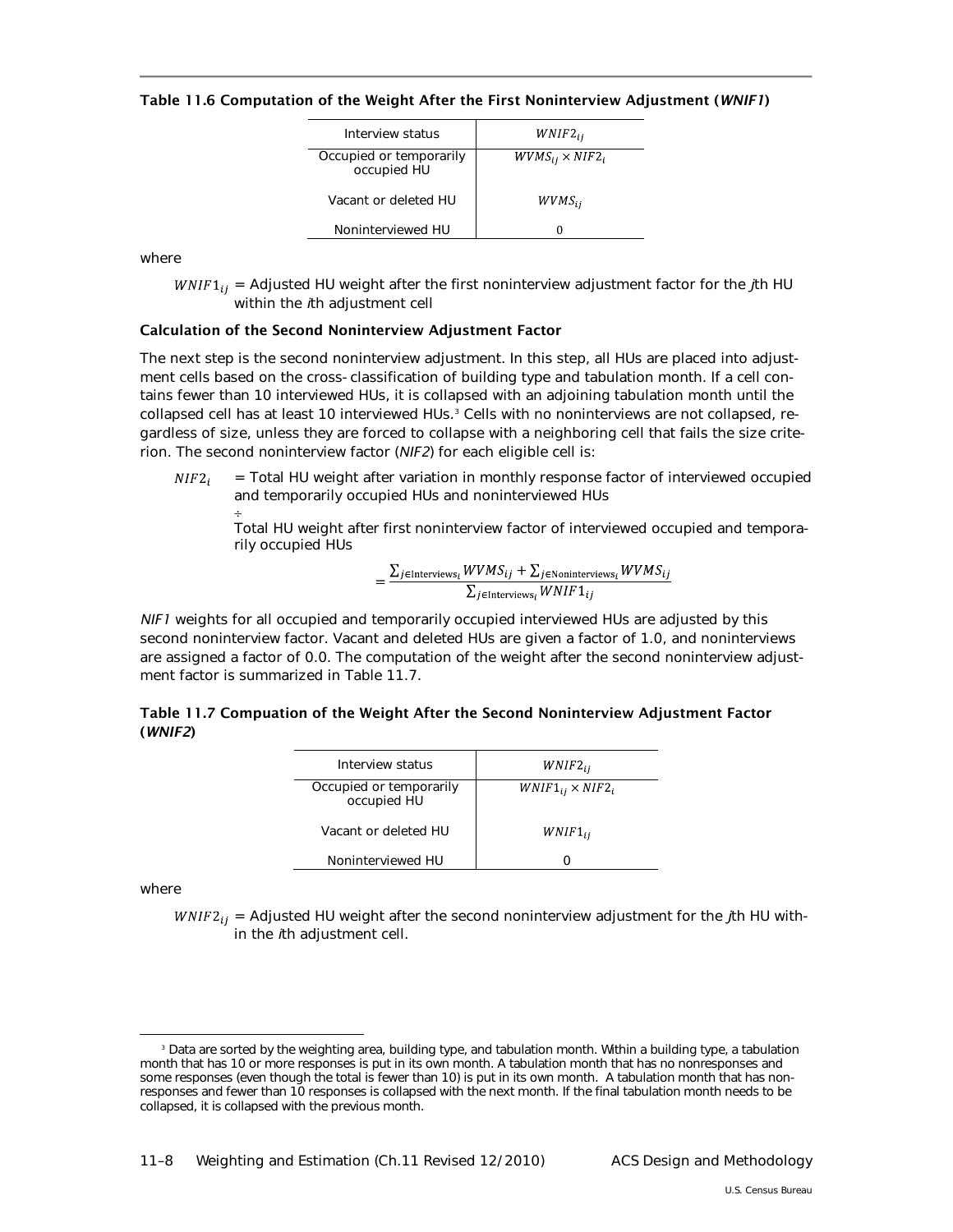#### Calculation of the Mode Noninterview Factor and Mode Bias Factor

One element not accounted for by the two noninterview factors above is the systematic differences that exist between characteristics of households that return Census mail forms and those that do not (Weidman et al., 1995). The same element has been observed in the ACS across response modes. Virtually all noninterviews occur among the CAPI sample, and people in these HUs may have characteristics that are more similar to CAPI respondents than to mail and CATI respondents. Since the noninterview factors (*NIF1* and *NIF2*) are applied to all HUs interviewed by any mode, compensation may be needed for possible mode-related noninterview bias. The mode bias factor ensures that the total weights in the cells defined by a cross-classification of selected characteristics are the same as if the weight of noninterview HUs had been assigned only to CAPI HUs, but the factor distributes the weight across all respondents (within the cells) to reduce the effect on the variance of the resulting estimates.

The first step in the calculation of the mode bias noninterview factor (*MBF*) is to calculate an intermediate factor, referred to as the mode noninterview factor (*NIFM*). *NIFM* is not used directly to compute an adjusted weight; instead, it is used as a factor applied to the *WVMS* weight to allow the calculation of the *MBF*. The cross-classification cells are defined for building type by tabulation month. Only HUs interviewed by CAPI and noninterviews are placed in the cells. If a cell contains fewer than 10 interviewed HUs, it is collapsed with an adjoining month. Cells with no noninterviews are never collapsed unless they are forced to collapse with a neighboring cell that fails the size criterion. The mode noninterview factor (*NIFM*) for a cell is:

=Total HU weight after variation in monthly response factor of CAPI interviewed oc- $NIFM<sub>i</sub>$ cupied and temporarily occupied HUs, and noninterviewed HUs

Total HU weight after variation in monthly response factor of CAPI interviewed occupied and temporarily occupied HUs

$$
= \frac{\sum_{j \in \text{CAPI Interviews}_i} WVMS_{ij} + \sum_{j \in \text{Noninterviews}_i} WVMS_{ij}}{\sum_{j \in \text{CAPI Interviews}_i} WVMS_{ij}}
$$

This mode noninterview factor is assigned to all CAPI-interviewed occupied and temporarily occupied HUs. HUs for which interviews are completed by mail or CATI, vacant HUs, and deleted HUs are given a factor of 1.0. Noninterviews are given a factor of 0.0. The *NIFM* factor is used in the next step only. Note that the *NIFM* adjustment is applied to the *WVMS* weight rather than the HU weight after the first and second noninterview adjustments (*WNIF1* and *WNIF2*). The computation of the weight after the mode noninterview adjustment factor is summarized in Table 11.8 below.

| Table 11.8 Computation of the Weight After the Mode Noninterview Adjustment Factor |  |
|------------------------------------------------------------------------------------|--|
| (WNIFM)                                                                            |  |

| <b>Interview Status</b>                | WNIFM,                    |
|----------------------------------------|---------------------------|
| Occupied or temporarily<br>occupied HU | $WVMS_{ij} \times NIFM_i$ |
| Vacant or deleted HU                   | $WVMS_{ii}$               |
| Noninterviewed HU                      |                           |

where

÷

 $WNIFM_i =$  Adjusted HU weight after the mode noninterview adjustment for the *j*th HU within the *i*th adjustment cell.

Next, a cross-classification table is defined for tenure (three categories: HU owned, rented, or temporarily occupied), tabulation month (twelve categories), and marital status of the householder (three categories: married/widowed, single, or unit is temporarily occupied). All occupied and temporarily occupied interviewed HUs are placed in their cells. If a cell has fewer than 10 interviewed HUs, the cells with the same tenure and month are collapsed across all marital statuses. If there are still fewer than 10 interviewed HUs, the cells with the same tenure are collapsed across all months. The mode bias factor (*MBF*) for each cell is then calculated as: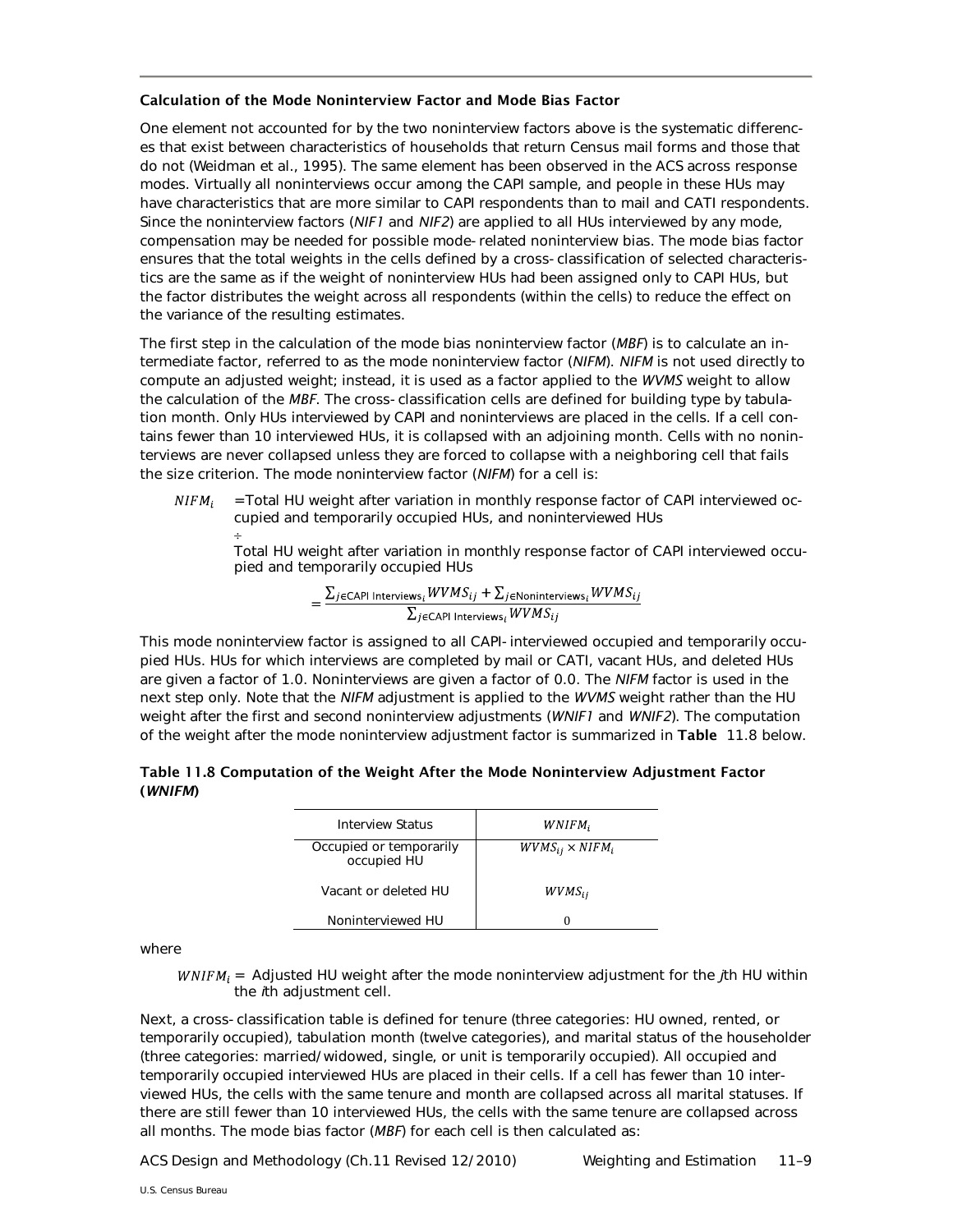$MBF_i$ = Total weight after mode noninterview factor of interviewed occupied and temporarily occupied HUs

> ÷ Total weight after second noninterview adjustment factor of interviewed occupied and temporarily occupied HU

$$
= \frac{\sum_{j \in \text{Resp}_i} WNIFM_{ij}}{\sum_{i \in \text{Resp}_i} WNIF2_{ij}}
$$

All interviewed occupied and temporarily occupied HUs are adjusted by this mode bias factor, and the remaining HUs receive the factor 1.0. These adjustments are applied to the WNIF2 weights. The computation of the weight after the mode bias factor is summarized in Table 11.9 below.

Table 11.9 Computation of the Weight After the Mode Bias Factor (*WMBF*)

| <b>Interview Status</b>                  | $WMBF_{ii}$               |
|------------------------------------------|---------------------------|
| Occupied or temporarily<br>occupied HU   | $WNIF2_{ii} \times MBF_i$ |
| Vacant, deleted, or<br>noninterviewed HU | $WNIF2_{ii}$              |

where

 $WMBF_{ij}$  = Adjusted HU weight after the mode bias factor adjustment for the *j*th HU within the *i*th adjustment cell.

## <span id="page-9-0"></span>11.6 ACS HOUSING UNIT WEIGHTING—HOUSING UNIT AND POPULATION CONTROLS

This stage of weighting forces the ACS total HU and person weights to conform to estimates from the Census Bureau's Population Estimates Program (PEP). The PEP of the Census Bureau annually produces estimates of population by sex, age, race, and Hispanic origin, and total HUs for each county in the United States as of July 1. They also produce annually updated estimates of total population for incorporated places and minor civil divisions (MCDs) as of July 1. The ACS estimates are based on a probability sample, and will vary from their true population values due to sampling and nonsampling error (see Chapters 12 and 14). In addition, we can see from the formulas for the adjustment factors in the previous two sections that the ACS estimates also will vary based on the combination of interviewed and noninterviewed HUs in each tabulation month. As part of the process of calculating person weights for the ACS, estimates of totals by sex, age, race, and Hispanic origin are controlled to be equal to population estimates by weighting area. There are two reasons for this: (1) to reduce the variability of the ACS HU and person estimates, and (2) to reduce bias due to under-coverage of HUs and the people within them in household surveys. The bias that results from missing these HUs and people is partly corrected by using these controls (Alexander, Dahl, & Weidman, 1997).

The assignment of final weights involves the calculation of three factors based on the HU and population controls. The first adjustment involves the independent HU estimates. A second and separate adjustment relies on the independent population estimates. The final adjustment is implemented to achieve consistency between the ACS estimates of occupied HUs and householders.

#### Models for PEP estimates of housing units and population

The U.S. Census Bureau produces estimates of total HUs for states and counties as of July 1 on an annual basis. The estimates are computed based on a model:

 $HUOX = HUOO + (NCOX + NMOX) - HLOX$ 

where the suffix "X" indicates the year of the housing unit estimates, and

HU0X = Estimated 200X HUs

- HU00 = Geographically updated Census 2000 HUs
- NC0X = Estimated residential construction, April 1, 2000 to July 1, 200X

NM0X = Estimated new residential mobile home placements, April 1, 2000 to July 1, 200X

11–10 Weighting and Estimation (Ch.11 Revised 12/2010) ACS Design and Methodology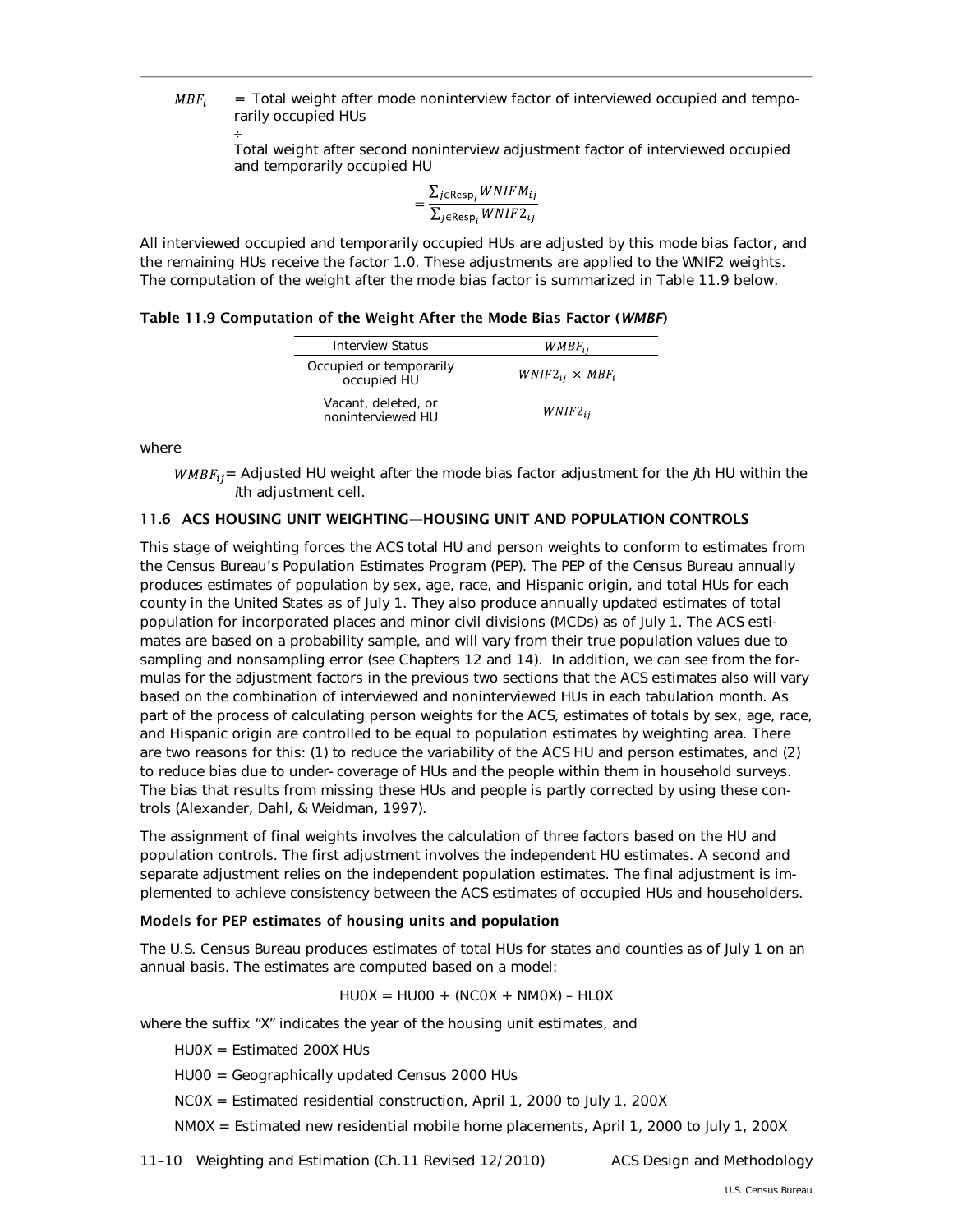HL0X = Estimated residential housing loss, April 1, 2000 to July 1, 200X.

More detailed background on the current methodology used for the HU estimates can be found on the Census Bureau's website (U.S. Census Bureau, 2010a).

The Census Bureau also produces population estimates as of July 1 on an annual basis. Those estimates are computed based on the following simplified model:

$$
P1 = PO + B - D + NDM + NIM + NMM,
$$

where

- $P1$  = population at the end of the period (current estimate year)
- P0 = population at the beginning of the period (previous estimate year)
- $B =$  births during the period
- $D =$  deaths during the period
- NDM = net domestic migration during the period
- NIM = net international migration during the period
- NMM = net military movement during the period.

In practice, the model is considerably more complex to leverage the best information available from multiple sources. More detailed background on the current methodology used for the HU estimates can be found on the Census Bureau's website (U.S. Census Bureau, 2010b).

Production of the population estimates for Puerto Rico is limited to population totals by *municipio,* and by sex-age distribution at the island level. For this reason, estimates of totals by *municipio*, sex, and age for the PRCS are controlled so as to be equal to the population estimates. Currently, there are no HU controls available for Puerto Rico.

#### Creation of the Subcounty Control Areas

The subcounty control areas are formed to give both MCDs and incorporated places the benefit of using subcounty controls. In order to achieve this balance, the basic units for forming the subcounty areas are the county / MCD / place intersections or parts where the "balance of county" is also considered as another fundamental subcounty area. Note that outside of the strong and weak MCD states (U.S. Census Bureau, 2010c) for which the PEP produce total population estimates this defaults to simply the county / place parts. These subcounty areas are then combined until all subcounty areas within a county have a total population of 24,000 or greater. If it is not possible to partition a county into two or more subcounty areas of this size then the subcounty area is simply coexistent with the county.

## Calculation of Housing Unit Post- Stratification Factor

Note that both HU and population estimates used as controls have a reference date of July 1 which means that the 12-month average of ACS characteristics is controlled to the population with the reference date of July 1. If person weights are controlled to the population estimates as of that date, it is logical that HUs also are controlled to those estimates to achieve a consistent relationship between the two totals.

The housing unit post-stratification factor (*HPF*) is employed to adjust the estimated number of ACS HUs by subcounty area within a weighting area to agree with the PEP estimates. For the *i*th subcounty area within a weighting area, this factor is:

 $HPF_i$ = PEP HU estimate

> ÷ Total adjusted HU weight after the mode bias factor of interviewed occupied, inter-

viewed temporarily occupied, and vacant HUs<br>=  $\frac{HU_i}{\sum_{j \in \text{Occupied and Vacant}_i} WMBF_{ij}}$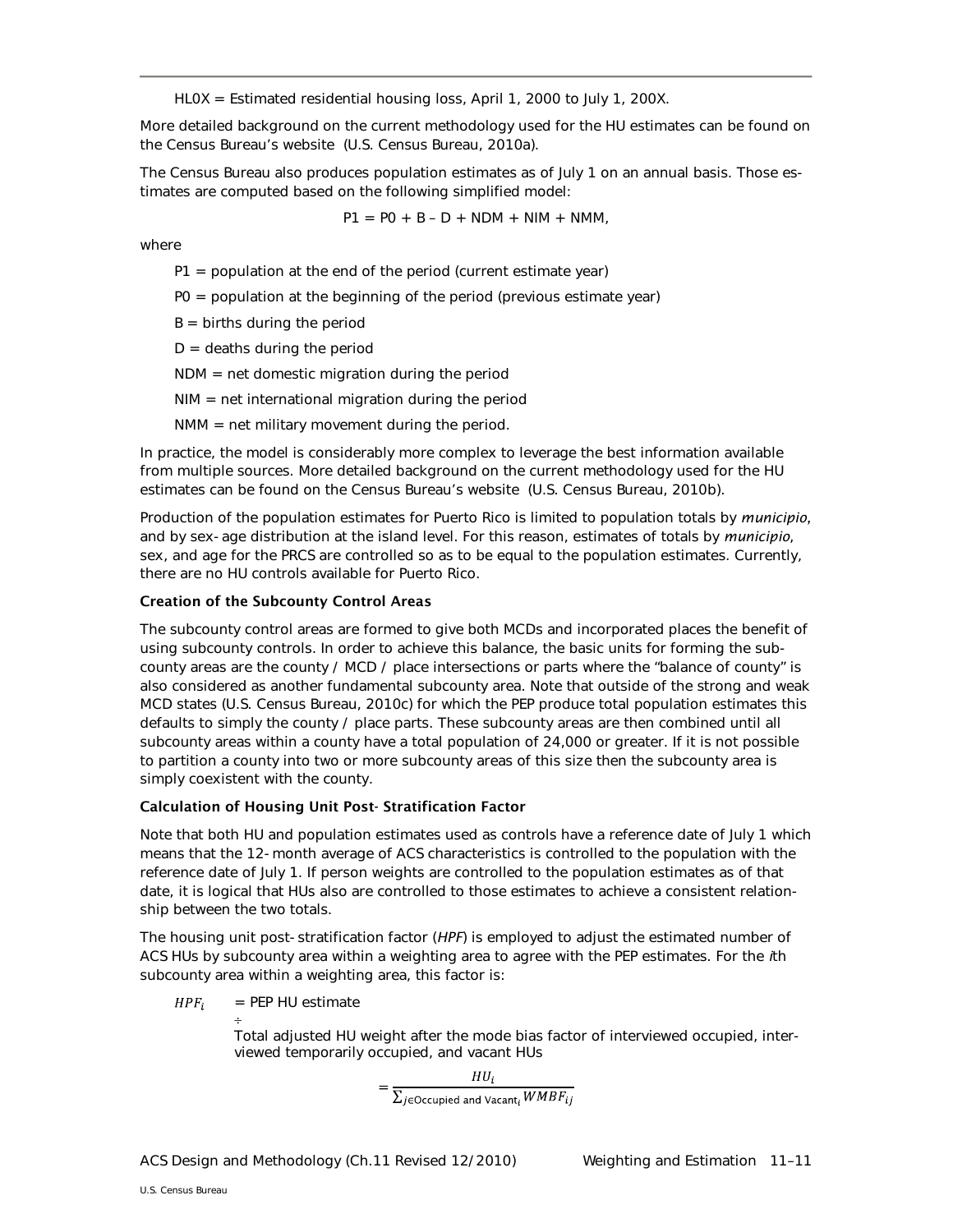where

 $HU_i = PEP$  housing unit estimate for the  $i$ th subcounty area.

Note that if the PEP HU subcounty estimates are summed across all subcounty areas within a county, the total is consistent with the PEP county-level HU estimates. The denominator of the *HPF* formula aggregates the adjusted HU weight after the mode bias factor adjustment (*WMBF*) across 12 months for the interviewed occupied, interviewed temporarily occupied and vacant HUs. All HUs then are adjusted by this HU post-stratification factor. Therefore, *WHPF* = *WMBF* × *HPF*, where *WHPF* is the adjusted HU weight after the HU post-stratification factor adjustment.

# Calculation of Person Weights

The next step in the weighting process is to assign weights to persons via a three-dimensional raking-ratio estimation procedure. This is done so that (1) the estimate of total population for the subcounty areas conform to the population estimates; (2) the combined estimates of spouses and unmarried partners conform to the combined estimate of married-couple and unmarried-partner households and the estimate of householders conforms to the estimate of occupied HUs; and (3) the estimates for certain demographic groups are equal to their population estimates.

The population estimates used for the household person weighting are derived from the PEP estimates of total resident population by subtracting from the PEP total the corresponding ACS GQ estimate for that same population. For example, the control total used for county household population is derived by subtracting the ACS GQ estimate of total GQ population from the PEP estimate of total resident population. By doing so, the ACS estimate of total resident population (formed by summing the household and GQ population) conforms to the PEP estimate for the same population. This procedure is also used by the controls by demographics as well.

Each person in an interviewed occupied HU is assigned an initial person weight equal to the HU weight after the HU post-stratification factor is applied (*WHPF*). Next there are three steps of ratio adjustment. The first step uses one cell per subcounty control area defined within the weighting area. The second step uses four cells to classify persons by spousal relationship, householder and non-householder. The third step uses up to 156 cells defined by race/Hispanic origin, sex, and age. The steps are defined as follows:

Step 1: Subcounty Population Controls. All persons are assigned to one subcounty area within the weighting area. The marginals are simply equal to the derived household control totals for the subcounty area as described above.

Step 2: Spouse / Unmarried Partner and Householders. All persons are placed into one of four cells:

- 1. Persons who are the primary person in a two-partner relationship—all householders in a married-couple or unmarried-partner household,
- 2. Persons who are the secondary person in a two-partner relationship—all spouses or unmarried partners in those same households, or
- 3. Persons who are a householder but do not fit into the first cell, or
- 4. Balance of population—all persons not fitting into the first three cells.

The marginals for the first two cells are both equal to the estimate of married-couple plus unmarried-partner households using the *WHPF* weight. The marginal for the third cell is the estimate of occupied Hus using the *WHPF* weight minus the marginal for the first cell. In this manner, the estimate of households, equal to first cell plus the third cell, is controlled to the estimate of occupied HUs. The marginal for the fourth cell is equal to the derived household population estimate minus the sum of the marginals used for the other three cells. In this manner, the estimate of total household population is controlled to the derived population estimates.

Step 3: Race- Hispanic Origin/Sex/Age. The third step assigns all persons to one of up to 156 cells: six classifications of race-Hispanic origin by sex by 13 age groups. The marginals for these rows at the weighting area level come from the PEP population estimates. Some weighting areas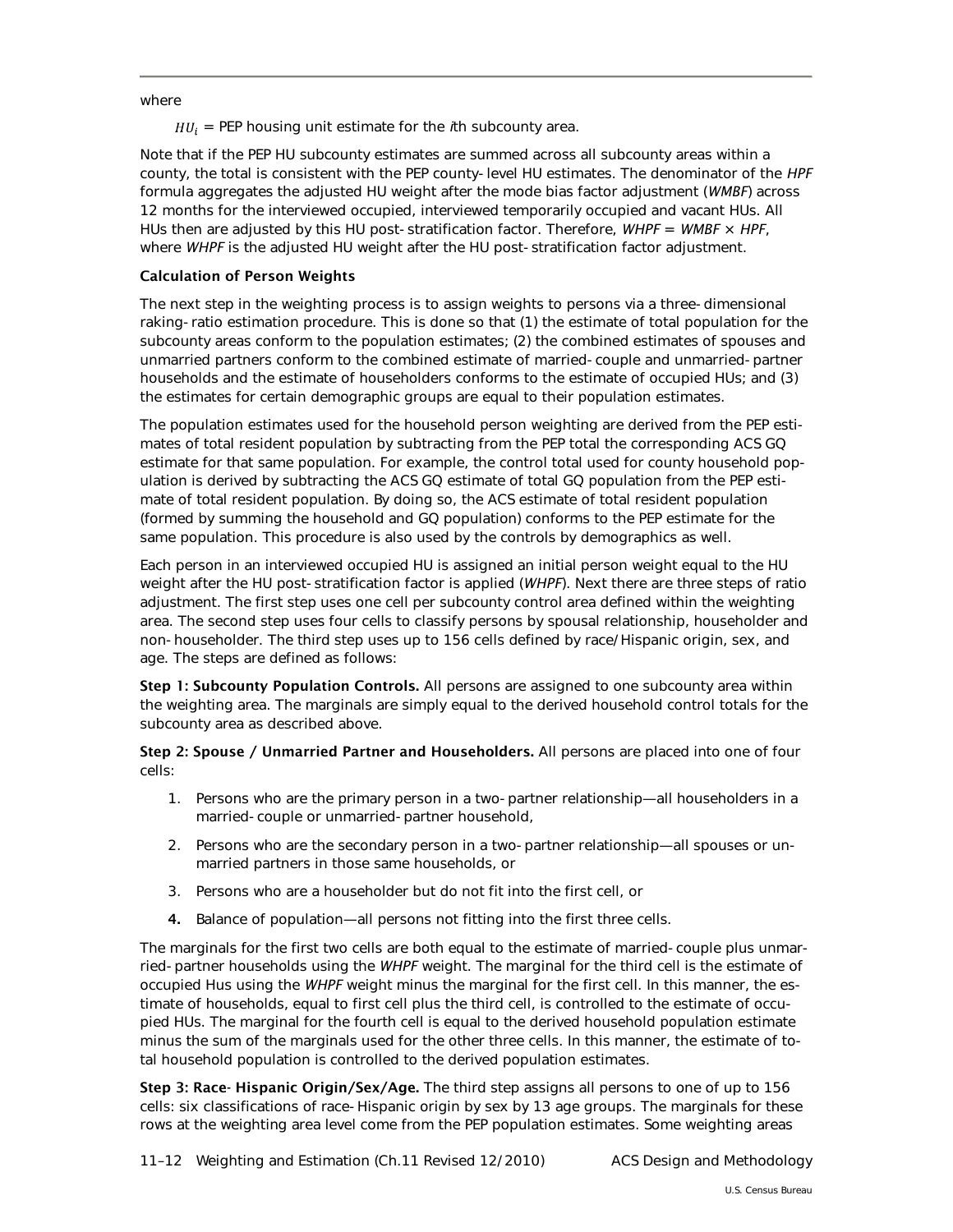will not have sufficient sample to support all 156 cells and in these cases some collapsing is necessary. This collapsing is done prior to the raking and remains fixed for all iterations of the raking.

Race and Hispanic origin are combined to define six unique race-ethnicity groups consistent with those used in weighting the Census 2000 long form. These groups are created by crossing "Non-Hispanic" with the five major single race groups, plus the group of all Hispanics regardless of race. The race-ethnicity groups are:

- 1. Non-Hispanic White
- 2. Non-Hispanic Black
- 3. Non-Hispanic American Indian and Alaskan Native (AIAN)
- 4. Non-Hispanic Asian
- 5. Non-Hispanic Native Hawaiian or Pacific Islander (NHPI)
- 6. Hispanic

The assignment of a single major race to a person can be complicated, because people can identify themselves as being of multiple races. People responding either with multiple races or "Other Race" are included in one of the six race-ethnicity groups for estimation purposes only. Subsequent ACS tabulations are based on the full set of responses to the race question.

Initial estimates of population totals are obtained from the ACS sample for each of the weighting race-ethnicity groups. These estimates are calculated based on the initial person weight of *WHPF*. Estimates from the Census Bureau's PEP also are available for each weighting race-ethnicity group. These total population estimates are used to control ACS total population estimates to be equal to the PEP by weighting area.

The initial sample and population estimates for each weighting race-ethnicity group are tested against a set of criteria that require a minimum of 10 sample people and a ratio of the population control to the initial sample estimate that is between 1/3.5 and 3.5. This is done to reduce the effect of large weights on the variance of the estimates. If there are weighting race-ethnicity groups that do not satisfy these requirements, they are collapsed until all groups satisfy the collapsing criteria. Collapsing decisions are made following a specified order in the following way.

- 1. If the requirements are not met when all non-Hispanic race groups are combined then all weighting race-ethnicity groups are collapsed together and the collapsing is complete.
- 2. If the requirements are not met for Hispanics, the Hispanics are collapsed with the largest non-Hispanic non-White group.
- 3. If the requirements are not met for any non-Hispanic non-White group, it is collapsed with the largest (prior to collapsing) non-Hispanic non-White group.
- 4. If the largest collapsed non-Hispanic non-White group still does not meet the requirements, it is collapsed with the surviving non-Hispanic non-White groups in the following order until the requirements are met: Black, American Indian and Alaskan Native, Asian, and Native Hawaiian or Pacific Islander.
- 5. If all non-Hispanic non-White groups have been collapsed together the collapsed group still does not meet the requirements, it is collapsed with the non-Hispanic White group.
- 6. If the requirements are not met for the non-Hispanic White group, then it is collapsed with the largest non-Hispanic non-White group.

Within each collapsed weighting race-ethnicity group, the persons are placed in sex-age cells formed by crossing sex by the following 13 age categories: 0–4, 5–14, 15–17, 18–19, 20–24, 25– 29, 30–34, 35–44, 45–49, 50–54, 55–64, 65–74, and 75+ years. If necessary, these cells also are collapsed to meet the requirements of the same sample size and a ratio between (1/3.5) and 3.5. The goals of the collapsing scheme are to keep children age 0–17 together whenever possible by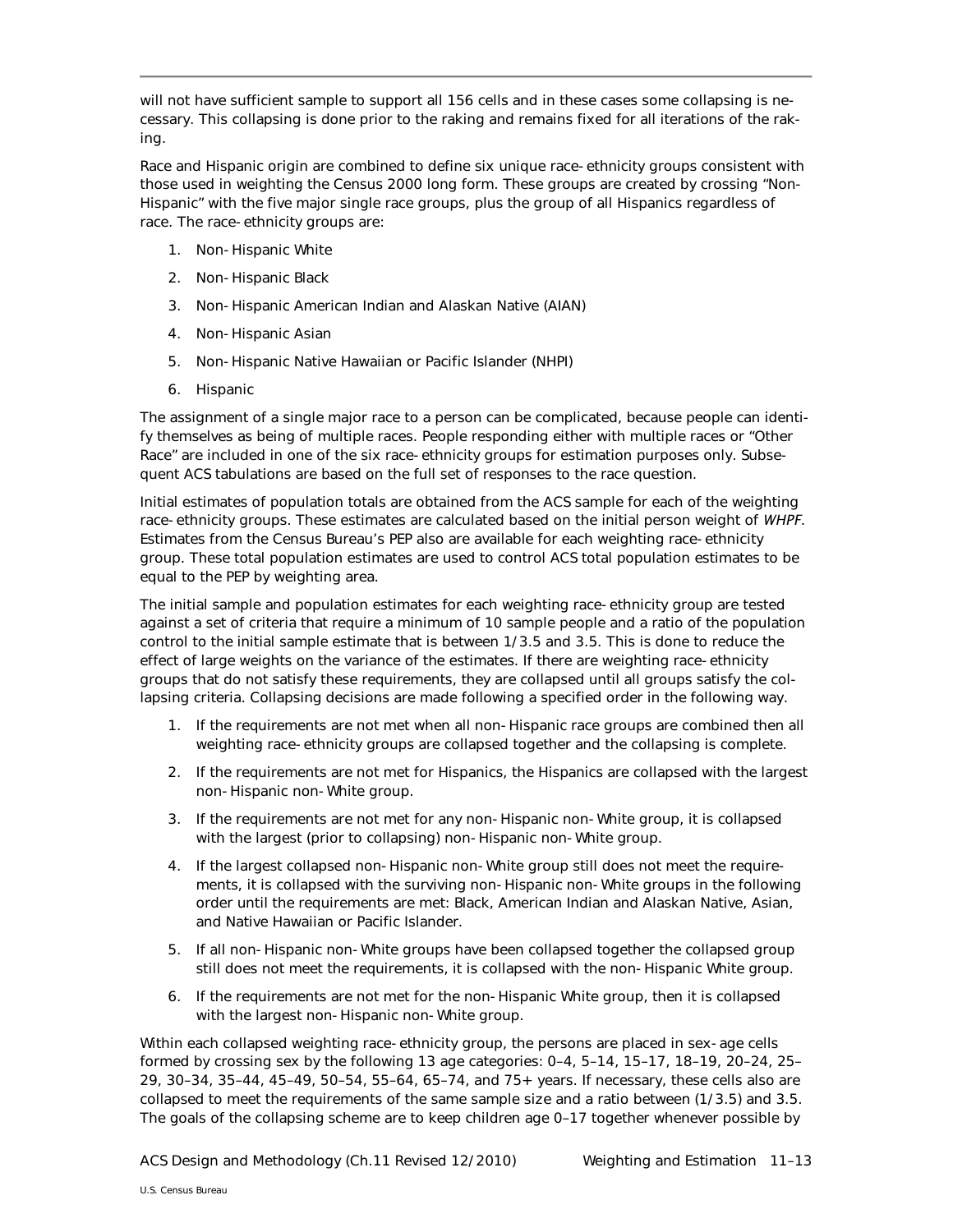first collapsing across sex within the first three age categories. In addition, the collapsing rules keep men age 18–54, women age 18–54, and seniors 55+ in separate groups by collapsing across age.

The initial sample cell estimates are then scaled and rescaled via iterative proportional fitting, or raking, so that the sum in each row or column consecutively agrees with the row or column household estimate (Steps 1 & 2) or population estimate (Step 3). This procedure is iterated a fixed number of times, and final person weights are assigned by applying an adjustment factor to the initial weights.

The scaling and rescaling between rows and columns is referred to as an iteration of raking. An iteration of raking consists of the following three steps. (The weighting matrix is included to facilitate the discussion below.) The three-step process has been split out into two tables, Table 11.10 and Table 11.11 for clarity.

|                |                                                     | Step 2                                                    |                                                                                                    |                                                                |                                                                                      |                                                |
|----------------|-----------------------------------------------------|-----------------------------------------------------------|----------------------------------------------------------------------------------------------------|----------------------------------------------------------------|--------------------------------------------------------------------------------------|------------------------------------------------|
|                |                                                     | Householder in<br>two-partner<br>relationship             | Spouse<br>/ unmarried<br>partner in<br>two-partner<br>relationship                                 | Householder not<br>in two-partner<br>relationship              | Balance of<br>population                                                             | Step 1<br>Control                              |
| Step 1         | Subcounty<br>Area $#1$<br>.<br>Subcounty<br>Area #n |                                                           |                                                                                                    |                                                                |                                                                                      | Derived<br>household<br>population<br>estimate |
| Step 2 Control |                                                     | married-couple<br>and unmarried-<br>partner<br>households | Survey estimate of Survey estimate of<br>married-couple<br>and unmarried-<br>partner<br>households | Survey estimate of<br>all other<br>single-headed<br>households | Derived<br>population<br>estimate minus<br>the sum of the<br>other three<br>controls |                                                |

## Table 11.10 Steps 1 and 2 of the Weighting Matrix

## Table 11.11 Steps 2 and 3 of the Weighting Matrix

|                |                           |                                                                                     | Step 2                                        |                                                                                      |                          |                      |
|----------------|---------------------------|-------------------------------------------------------------------------------------|-----------------------------------------------|--------------------------------------------------------------------------------------|--------------------------|----------------------|
|                |                           |                                                                                     | Householder in<br>two-partner<br>relationship | $\cdots$                                                                             | Balance of<br>population | Step 3 Control       |
| Step 3         | Non-<br>Hispanic<br>White | 0-4 Males                                                                           |                                               |                                                                                      |                          |                      |
|                |                           | 0-4 Females                                                                         |                                               |                                                                                      |                          |                      |
|                |                           | $\cdots$                                                                            |                                               |                                                                                      |                          |                      |
|                |                           | $75 + Fe-$                                                                          |                                               |                                                                                      |                          |                      |
|                | Non-                      | $\cdots$                                                                            |                                               |                                                                                      |                          |                      |
|                | Hispanic                  |                                                                                     |                                               |                                                                                      |                          |                      |
|                | <b>Rlack</b><br>Non-      | $\cdots$                                                                            |                                               |                                                                                      |                          | Derived<br>household |
|                | Hispanic                  |                                                                                     |                                               |                                                                                      |                          | population           |
|                | <b>AIAN</b>               |                                                                                     |                                               |                                                                                      |                          | estimate             |
|                | Non-                      | $\cdots$                                                                            |                                               |                                                                                      |                          |                      |
|                | Hispanic<br>Acian         |                                                                                     |                                               |                                                                                      |                          |                      |
|                | Non-                      | $\cdots$                                                                            |                                               |                                                                                      |                          |                      |
|                | Hispanic<br><b>NIHDI</b>  |                                                                                     |                                               |                                                                                      |                          |                      |
|                |                           | $\cdots$                                                                            |                                               |                                                                                      |                          |                      |
|                | Hispanic                  |                                                                                     |                                               |                                                                                      |                          |                      |
| Step 2 Control |                           | Survey estimate<br>of married-<br>couple and<br>unmarried-<br>partner<br>households | $\cdots$                                      | Derived<br>population<br>estimate minus<br>the sum of the<br>other three<br>controls |                          |                      |

11–14 Weighting and Estimation (Ch.11 Revised 12/2010) ACS Design and Methodology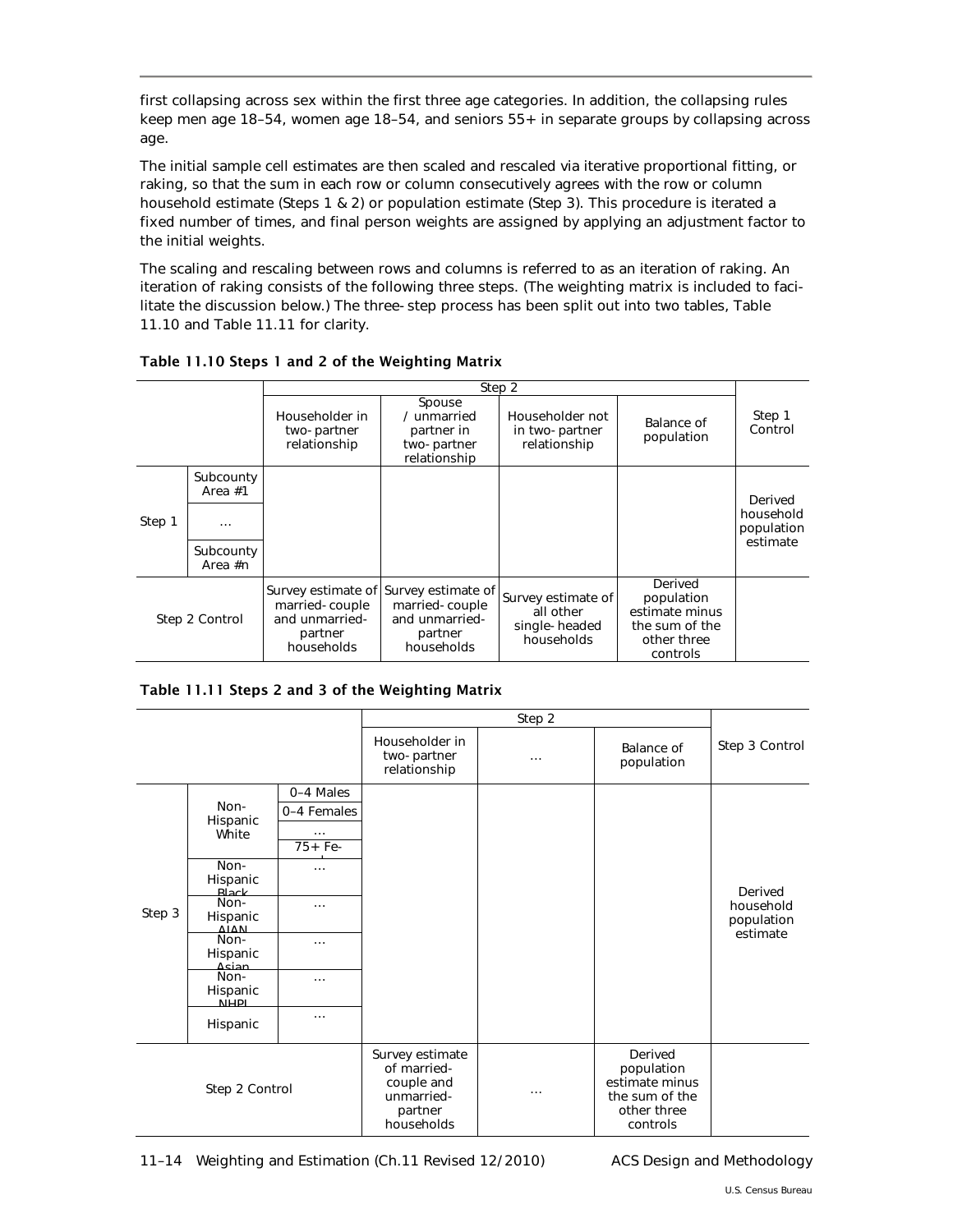Step 1. At this step, the initial person weights are adjusted to make the sum of the weights of all household persons equal to the derived household population controls for the defined subcounty control area.

Step 2. The Step 1 adjusted person weights are adjusted to make both the sum of the weights of householders in married-couple or unmarried-partner households and the sum of the weights of their spouses or unmarried partners equal to the survey estimate of married-couple and unmarried-partner households. In addition, the weights are adjusted so that the sum of the weights householders not in a two partner relationship equal to the survey estimate of other singleheaded households. For both of these constraints, the survey estimate is calculated using the HU weight after the HU post-stratification factor adjustment. Lastly, the weights of all other persons are adjusted to make the sum of all person weights equal to the derived household population estimates.

Step 3. The Step 2 adjusted person weights are adjusted a third time by the ratio of the population estimates of race-Hispanic origin/age/sex groups to the sum of the Step 2 weights for sample people in each of the demographic groups described previously.

The three steps of ratio adjustment are repeated in the order given above until the predefined stopping criterion is met. The stopping criterion is a function of the difference between Step 2 and Step 3 weights. The weights obtained from Step 3 of the final iteration are the final person weights.

A single factor, the person post-stratification factor (*PPSF*), is calculated at the person level, which captures the entire adjustment accomplished by the ratio-raking estimation. It is calculated as follows:

*PPSF* = final person weight ÷ initial person weight (*WHPF*)

The factor is calculated and applied to each person, so that their weights become the product of their initial weights and the factor.

# Calculation of Final Housing Unit Factors

Prior to the calculation of person weights, each HU has a single weight which is independent of the characteristics of the persons residing in the HU. After the calculation of person weights, a new HU weight is computed by taking into account the characteristics of the householder in the HU. In each interviewed occupied HU, the householder defined as the reference person (one of the persons who rents or owns the HU) is identified. Adjustment of the HU weight to account for the householder characteristics is done by assigning a householder factor (*HHF*) for an HU equal to the person post-stratification factor (*PPSF*) of the householder. Their *PPSF*s give an indication of under-coverage for households whose householders have the same demographic characteristics. The *HHF* adjustment uses this information to adjust for the resultant bias. Vacant HUs are given an *HHF* of 1.0 because they have no householders.

The adjusted HU weight accounting for householder characteristics is computed as a multiplication of the adjusted HU weight after the HU post-stratification factor adjustment *(WHPF)* with the householder factor (HHF). Therefore,  $WHHF = WHPF \times HHF$ , where WHHF is the adjusted HU weight after the householder factor adjustment. The HU weight after the householder factor adjustment becomes the final HU weight.

The ACS weighting procedure results in two separate sets of weights, one for HUs and one for persons residing within HUs. However, since the housing unit weight is equal to the person weight of the householder, the survey will produce logically consistent estimates of occupied housing units, households, and householders. With this weighting procedure, the survey estimate of total HUs will differ slightly from the PEP total housing unit estimates but is typically within a tenth of a percent at the county level.

# <span id="page-14-0"></span>11.7 MULTIYEAR ESTIMATION METHODOLOGY

The multiyear estimation methodology involves reweighting the data for each sample address in the 3- or 5-year period and is not just a simple average of the one-year estimates. The weighting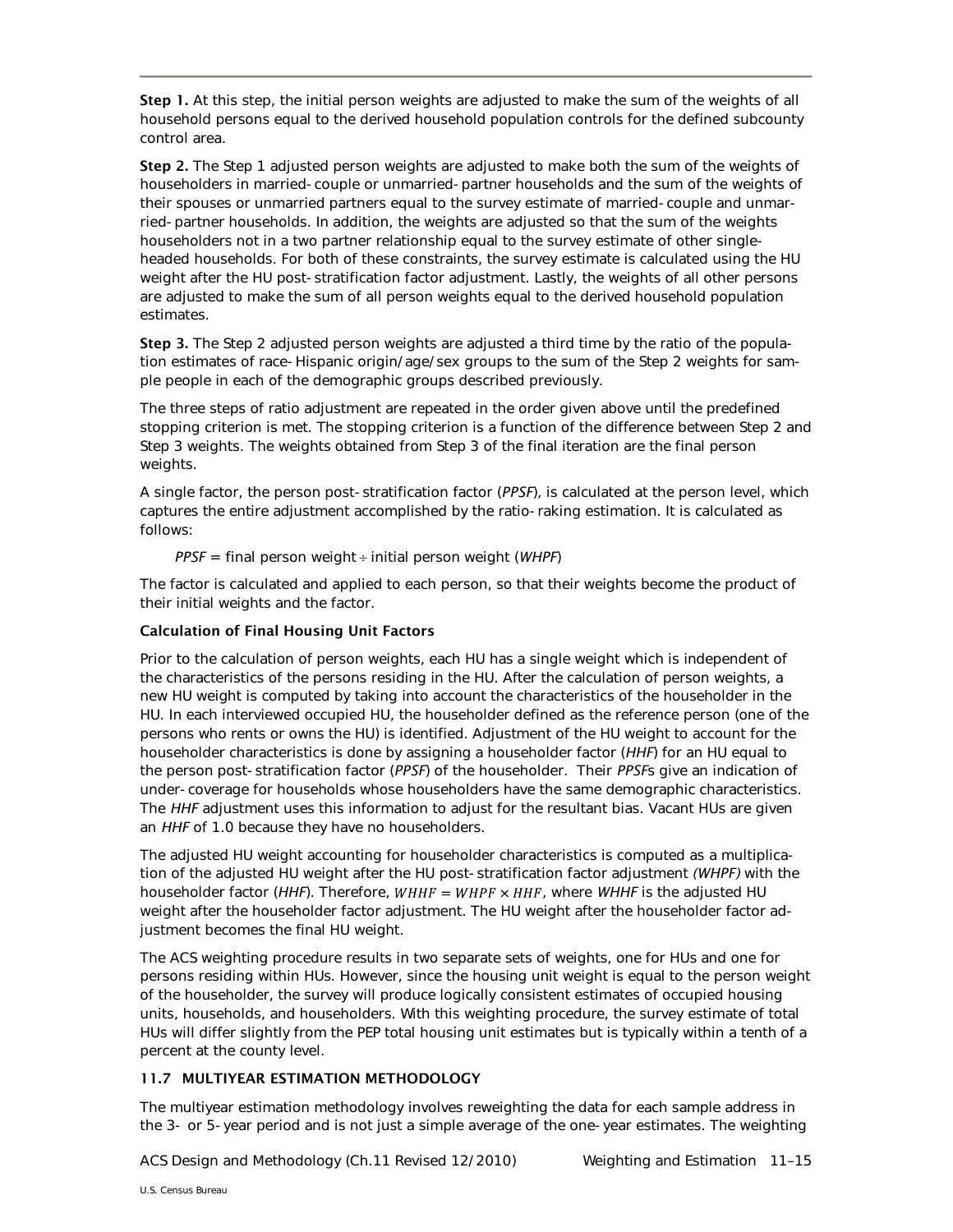methodology for the multiyear estimation is very similar to the methodology used for the singleyear weighting. Thus, only the differences between the single- and multiyear weighting are described in this section.

## Pooling the data

The data for all sample addresses over the multiyear period are pooled together into one file. The single-year base weights are then adjusted by the reciprocal of the number of years in the period so that each year contributes its proportional share to the multiyear estimates. For example, for the 3-year weighting, the base weights are all divided by three.

The interview month assigned to each address is also recoded so that all the data from the entire period appears as though it came from a one-year period. For example, in the 2007–2009 3-year weighting, all addresses that were originally assigned an interview month of January 2007, 2008 or 2009 are assigned the common interview month of January. Thus, when the weighting is performed, those records will all be treated as though they come from the same month for the *VMS*, *NIF2*, *NIFM*, and *MBF* adjustments. By pooling the records across years in this manner, the noninterview adjustments, in particular, require less collapsing because of the larger sample in each cell. This, in turn, should better preserve the seasonal trends that may be present in the population as captured by the ACS.

#### Geography

The geography for all sample addresses in the period is updated into the common geography of the final year. This allows the tabulation of the data to be in a consistent, constant geography that is the most recent and likely most relevant to data users. When tabulating estimates for an area, all interviews from the period that are considered to be inside the boundaries of that area in the final year of the period will be included in the estimates regardless if they were considered to be inside the boundaries for that area at the time of interview. As a by-product of this methodology, the ACS is also able to publish multiyear estimates for newly created places or counties that did not exist when the interviews for the addresses in that place or county were collected.

#### Derivation of the multiyear controls

Since the multiyear estimate is an estimate for the period, the controls are not those of a particular year but rather they are the average of the annual independent population estimates over the period. The Population Estimates Program refreshes their entire time series of estimates going back to the previous census each year using the most current data and methodology. Each of these time series are considered a "vintage". In order for the ACS to make use of the best available population estimates as controls, the multiyear weighting uses the population estimates of the most recent vintage for all years in the period in order to derive the multiyear controls.

These derived estimates are created for the housing unit, group quarters population, and total population for use as controls in the multiyear weighting. The derived county-level housing unit estimates are the simple average across all years in the period. Since the average is typically not an integer, the result is rounded to the final integerized estimate. Likewise, the derived group quarters population estimates for state by major type group are the simple average across all years in the period. Those averages are then control rounded so that the rounded state average estimate is within 1 of the unrounded estimate. Finally, the derived total population estimates by race, ethnicity, age and sex are averaged across all years in the period and control rounded to form the final derived estimates. This is done prior to the collapsing of the estimates into the 156 cells per weighting area needed for the demographic dimension of the household person weighting as described in the single-year person weighting section.

The weighting areas used for the multiyear estimation are generally smaller than those used for the single-year estimation. They are still formed by complete counties or aggregations of counties and they must meet a threshold of 400 unweighted person interviews at the time of their formation. In addition, for the five-year estimation, the weighting area must have a minimum population of 2,500. For the three-year estimation, this generally results in most published counties being defined as their own weighting area as is the case for the one-year estimation. However,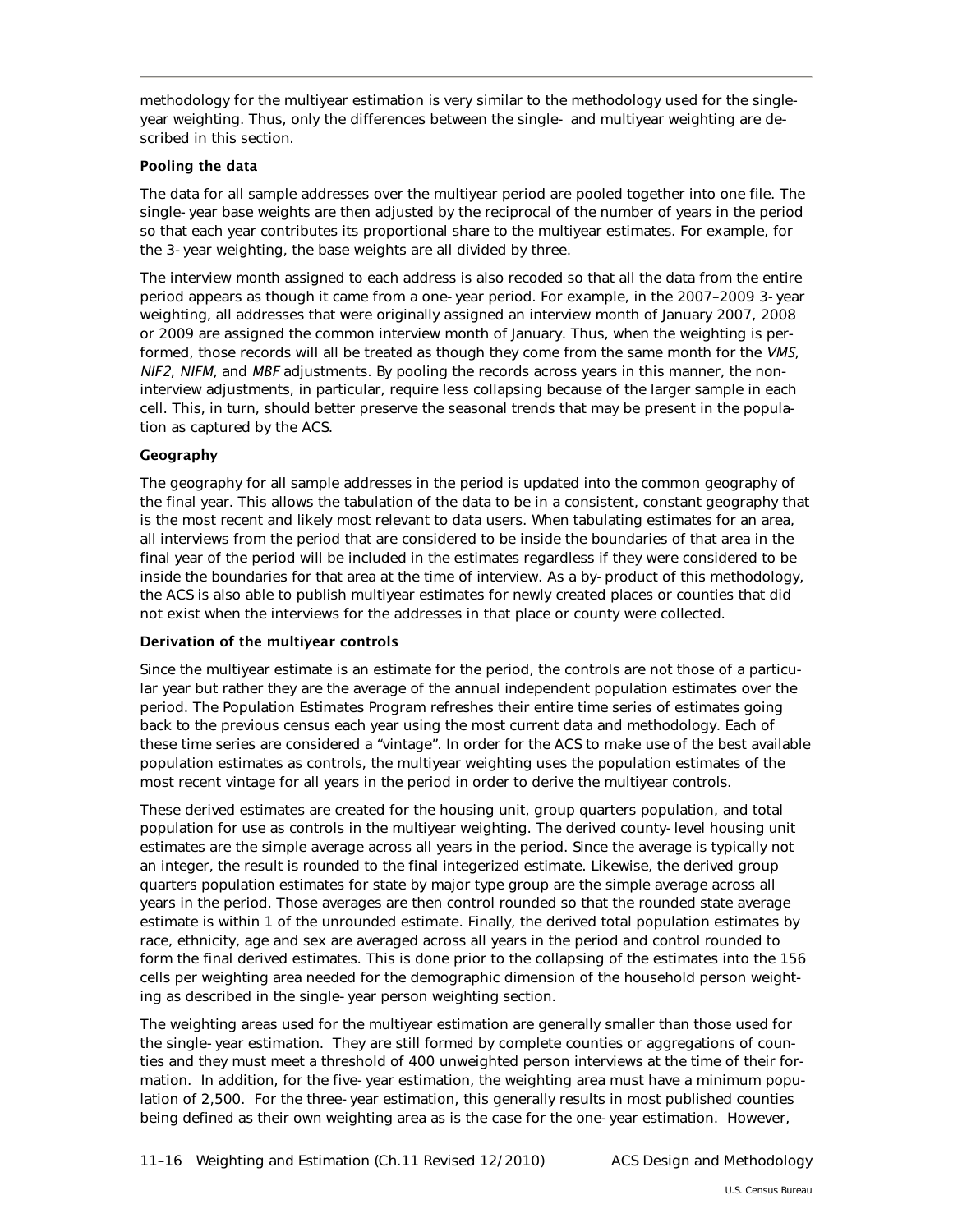since there is no publication threshold for the five-year data product, there will be counties which are not their own weighting area and therefore greater differences between the ACS and PEP estimates of total population may exist. For the formation of the subcounty control areas, the threeyear threshold is 8,000 in total population and the five-year threshold is 2,500.

### Model- assisted estimation

Once the data are pooled and put into the geography of the final year, they are weighted using the single-year weighting methodology through the *MBF* adjustment. It is after this adjustment that the only weighting step specific to the multiyear weighting methodology is implemented, the model-assisted estimation procedure. An earlier research project (Starsinic, 2005) compared the variances of ACS tract-level estimates formed from the 1999–2001 ACS to the variances of the Census 2000 long-form estimates. The results of that research showed that the variances of the ACS tract-level estimates were higher in relation to the long form than what we expected based on sample size alone. The primary source of that increased variance was attributed to the lack of ACS subcounty controls at the tract-level or lower as was used for the long form.

Several options were explored on how the ACS might improve our estimates of variance for subcounty estimates. One option considered was to use the ACS sampling frame counts as subcounty controls. Other options explored ways to create subcounty population controls, including tractlevel population controls. The final approach that was chosen introduces a model-assisted estimation step into the multiyear weighting that makes use of both the sampling frame counts and administrative records to reduce the level of variance in the subcounty estimates (Fay, 2006). An important feature of the model-assisted estimation procedure is that the administrative record data is not used directly to produce ACS estimates. The administrative record data are only used to help reduce the level of variance. The published ACS estimates are still formed from weighted totals of the ACS survey data.

The model-assisted estimation step is calculated at the same geographic areas as the subcounty controls for the ACS 3-year data and is calculated at the tract level for the ACS 5-year data. The entire model-assisted estimation process is summarized in these steps.

- 1. Create frame counts for geographic areas described above that contain at least 300 housing unit addresses.
- 2. Link the administrative records to the ACS sampling frame (the Master Address File or MAF) dropping administrative records that cannot be linked.
- 3. Form unweighted geographic totals of the linked administrative record characteristics.
- 4. Apply the *WMBF* weights at the housing-unit level to the linked administrative records that fall into the ACS sample. The weighted estimates at this step represent (essentially) unbiased estimates of the unweighted totals in step 2.
- 5. Using generalized regression estimation, fit a model to calibrate the ACS weights so that the weighted totals from the linked ACS records match the unweighted totals from step 2 and so that the weighted ACS estimate of HUs match the frame totals in step 1. The categories of the variables considered in the regression are collapsed or removed as necessary to fit a good model.
- 6. Proceed with the remaining steps of the ACS weighting starting with the *HPF* adjustments, including the person weighting using the derived multiyear controls as described in the preceding section.

Frame Counts: The base weights (*BW*), which reflect the sampling probabilities of selection, should sum to the count of records on the sampling frame at the county and, generally, the subcounty level. However, after the noninterview adjustments the weighted subcounty distribution of the interviewed sample cases can deviate from the original frame distribution. This can impact both the subcounty estimates and the variances on those estimates. The use of the frame counts reestablishes the original subcounty distribution of housing unit addresses on the frame in the weighted sample. For the 3-year weighting, these frame counts are calculated at the same county-place-MCD areas as the areas used for the subcounty controls. For the 5-year weighting,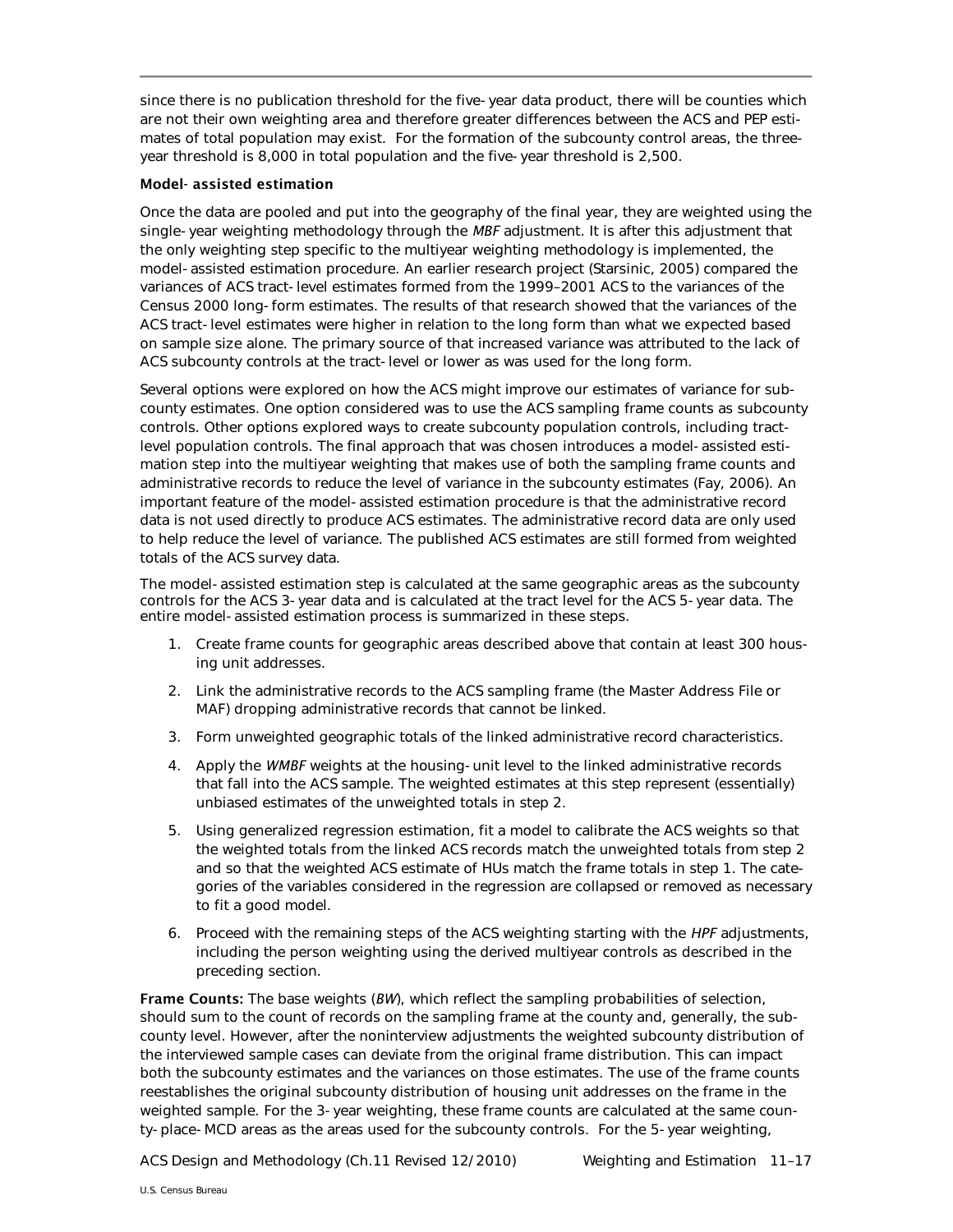these frame counts will be computed for tracts. This control to the frame counts is the simplest model and is used if a model with administrative record data cannot be estimated. Otherwise, it is one part of the entire calibration performed in this step.

Link Administrative Records to Frame: The administrative record data used for this step is created from linking two primary files maintained by the Data Integration Division at the Census Bureau. The first file includes person characteristics and has been created from a combination of Social Security and census information. The second file uses administrative records to identify all possible addresses of the persons on the first file. A merged file is then created which contains only the age, sex, race, and Hispanic origin of each person and an identifier that links that person to the best address available in the MAF via a Master Address File ID (MAFID). No other characteristics or publicly identifiable information are present on the file. This file is updated annually to account for new births, death information, and for updated address information.

Administrative Universe Counts: For each MAFID, it is possible to create household demographic totals of people by age/sex and race/ethnicity from the merged administrative records for each address that is matched to the MAF. The age/sex totals are calculated within seven categories:

- 1. All persons age 0–17
- 2. All persons age 18–29
- 3. Males age 30–44
- 4. Females age 30–44
- 5. Males age 45–64
- 6. Females age 45–64
- 7. All persons age 65 and older

The race/ethnicity totals are calculated within four categories:

- 1. All Hispanics regardless of race
- 2. All non-Hispanic blacks
- 3. All non-Hispanic whites
- 4. All non-Hispanics other races

These household-level totals can then be used to create unweighted place- and MCD-level administrative record universe totals using the geography associated with the address.

Weighted Administrative Sample Counts: The administrative records that match to the sampling frame can also be linked to the actual ACS sample records themselves. Using the *WMBF* weights, the records that match to the ACS sample can then be used to create weighted administrative record totals for the same geographic areas. Since the ACS sample weights should reflect the frame counts, these weighted administrative record totals should be an unbiased estimate of the unweighted universe totals.

Applying GREG Estimation: Using generalized regression estimation (or GREG), the ACS weights are first calibrated so that the weighted administrative record totals match the unweighted universe counts for the seven age/sex categories. Two conditions are checked: is the regression equation solvable and are all of the resulting weights greater than 0.5. If either condition fails then the age/sex categories are collapsed and the regression is attempted again. Two levels of collapsing are attempted:

- 1. Collapsing across age/sex categories into three categories: all persons age 0-17, all persons age 18-44, and all persons 45 and older.
- 2. Collapse all categories into a single cell of total administrative persons.

If the condition still fails after the second level of collapsing, then no the administrative record data is not used.

11–18 Weighting and Estimation (Ch.11 Revised 12/2010) ACS Design and Methodology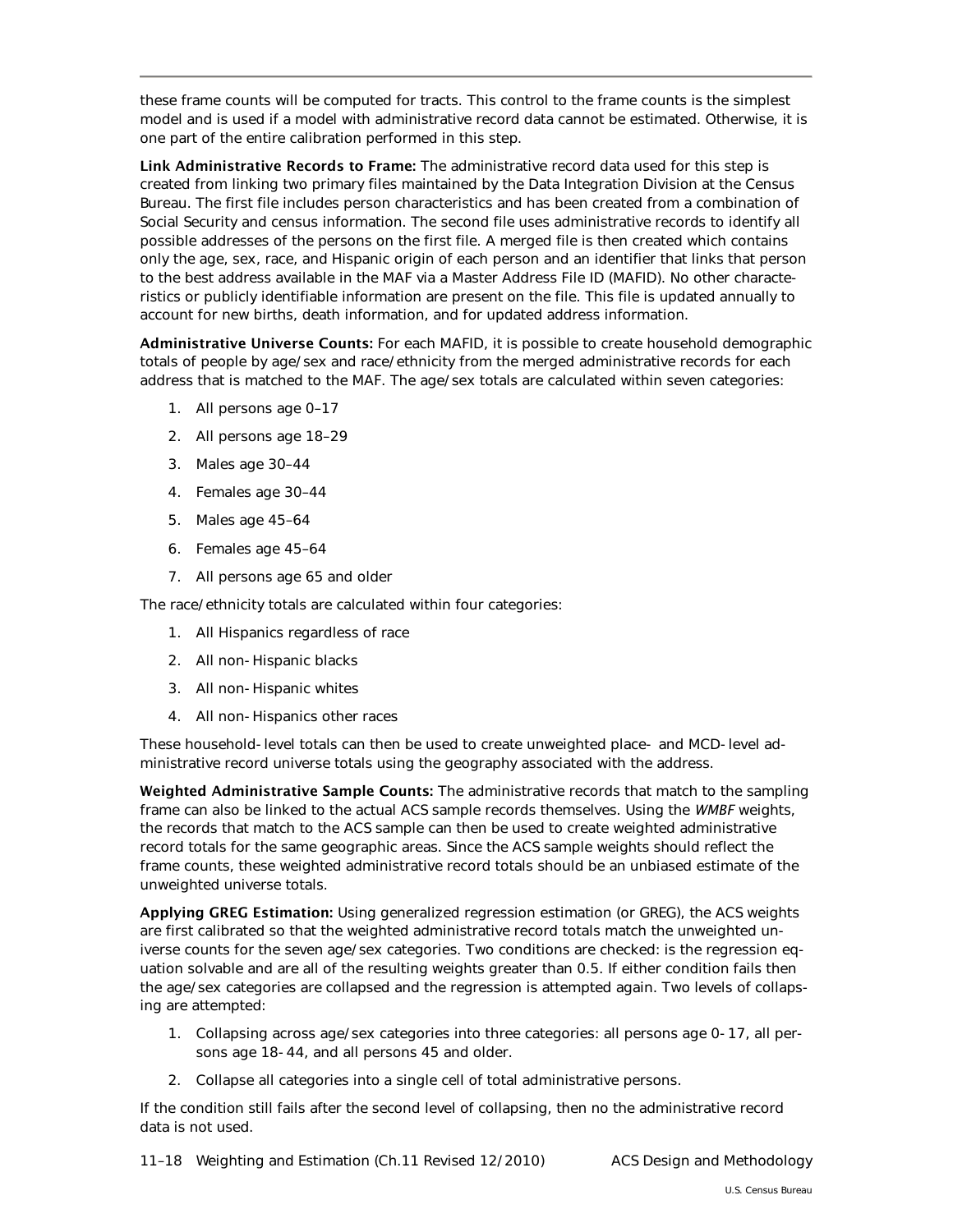If the regression passes using at least the single cell of total administrative persons, then an attempt is made to add the race/ethnicity covariates to the model. First, a collapsing procedure is run that tests which race/ethnicity categories can be used. The criteria for including a race/ethnicity category in the regression is that both the administrative records universe count for the category being tested and the total for all other categories must be greater than 300 persons. This procedure is carried out first for the largest race/ethnicity category not including the non-Hispanic white category, then the next largest such category, and finally the last remaining category other than non-Hispanic white.

As an example, if the largest category other than non-Hispanic white was the Hispanic category, then the first test would be if 1) the Hispanic category had a universe count which was greater than 300 and 2) the other three categories combined had a universe count greater than 300. If it passes, the Hispanic category is flagged for inclusion and the remaining categories are tested. If the next largest category is non-Hispanic black, it is tested to determine if its universe count is greater than 300 and if the balance, now only the non-Hispanic other races and non-Hispanic white, is greater than 300. If it passes, then the procedure moves on to test the smallest category other than non-Hispanic white. In this example, that is the non-Hispanic other race category. If a similar test on that category fails (or on any previous attempt) then the race collapsing is complete and the covariates for each race/ethnicity category that passed are added to the model. The regression is then attempted including both the age/sex and race/ethnicity covariates. The same conditions used in the age/sex category collapsing are applied to the new attempt. If the regression passes both conditions then the covariate matrix is considered final. If the regression fails either condition, then the smallest race/ethnicity category is not included in the model and the regression is attempted again. This process continues until either the regression passes or all race/ethnicity covariates have been removed.

Apply the GREG Weighting Factor: The final result of this step is the creation of the GREG Weighting Factor (*GWTF*) for each ACS record, which captures the calibration performed in the regression. A summary of the impact of the GWTF is given in Table 11.12.

| <b>Interview Status</b>                                                          | and the ACS record is:                                                                                                       | Impact of GWTF                                                                                                                       |  |
|----------------------------------------------------------------------------------|------------------------------------------------------------------------------------------------------------------------------|--------------------------------------------------------------------------------------------------------------------------------------|--|
| Non-Interview or<br>CAPI Non-Sampled                                             | Not Applicable                                                                                                               | No impact (factor set to 1)                                                                                                          |  |
| Interview (occupied or vacant) or<br>Field determined ineligible housing<br>unit | In an out-of-scope place / MCD<br>that has either insufficient popula-<br>tion or frame counts                               | No impact (factor set to 1)                                                                                                          |  |
|                                                                                  | In an in-scope place / MCD but<br>does not match to administrative<br>data or the model using adminis-<br>trative data fails | Adjusts weights to calibrate to<br>frame counts for the area                                                                         |  |
|                                                                                  | In an in-scope place / MCD,<br>matches to the administrative data<br>and the model using administrative<br>data passes       | Adjusts weights to calibrate to<br>frame counts and calibrate weighted<br>administrative data to administra-<br>tive universe counts |  |

## Table 11.12 Impact of GREG Weighting Factor Adjustment

This factor is then applied to the WMBF weights to create the Weight after the GREG Weighting Factor (*WGWTF*). The computation of this weight is summarized in Table 11.13

#### Table 11.13 Computation of the Weight After the GREG Weighting Factor (*WGWTF*)

| <b>Interview Status</b>                                  | WGWTF,                 |
|----------------------------------------------------------|------------------------|
| Interview or field determined<br>ineligible housing unit | $WMBF_i \times GWTF_i$ |
| All others                                               |                        |

After this step is complete, the multiyear weighting mirrors the single-year weighting, picking up again at the *HPF* step.